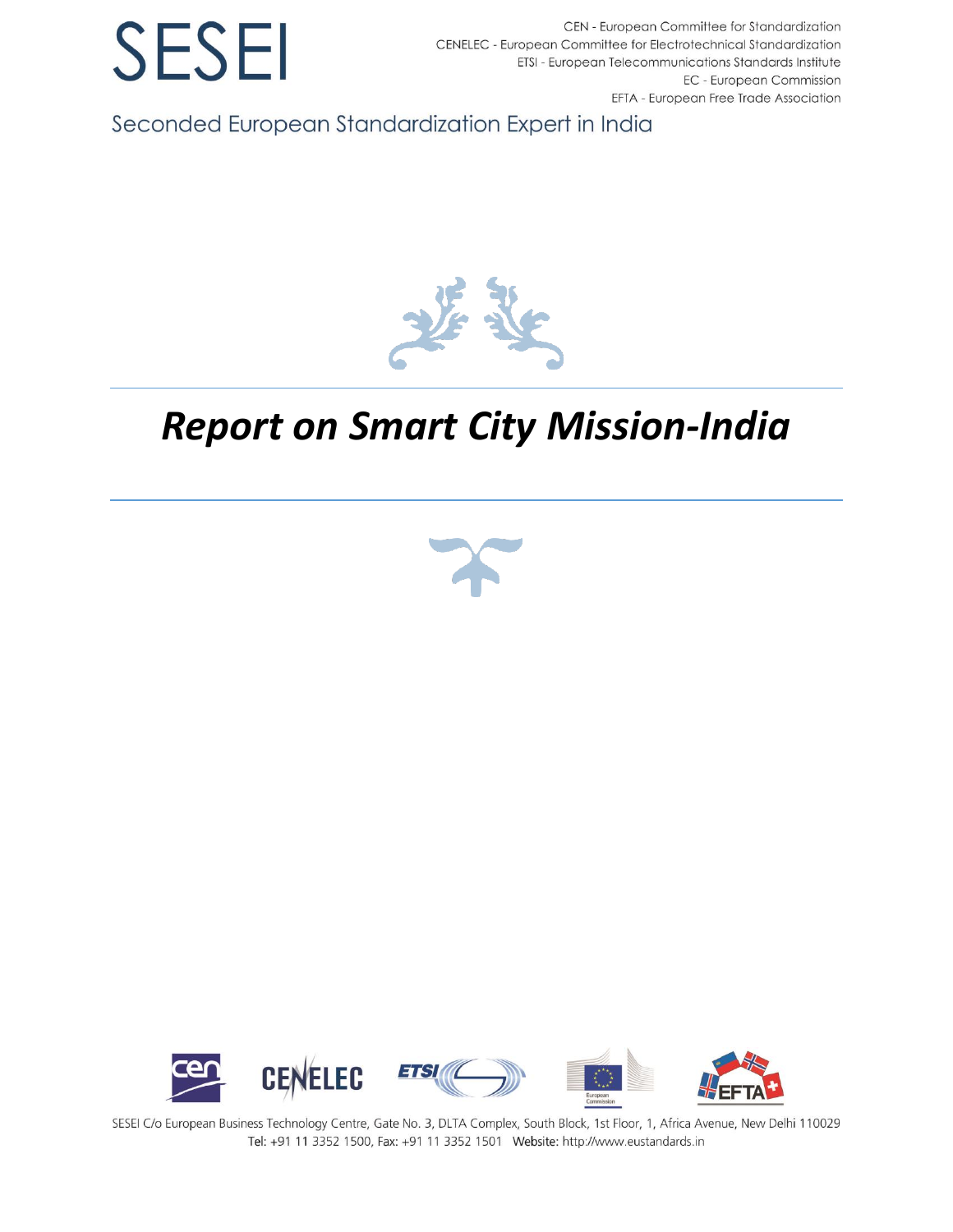

#### Table of Contents

| 1.     |                                                                         |  |
|--------|-------------------------------------------------------------------------|--|
| 2.     |                                                                         |  |
| 2.1.   |                                                                         |  |
| 2.2.1. |                                                                         |  |
| 2.2.2. |                                                                         |  |
| 2.2.3. |                                                                         |  |
| 2.2.   |                                                                         |  |
| 2.3.   |                                                                         |  |
| 2.4.   |                                                                         |  |
| 3.     |                                                                         |  |
| 3.1.   |                                                                         |  |
| 3.2.   |                                                                         |  |
| 4.     |                                                                         |  |
| 5.     |                                                                         |  |
| 5.1.   |                                                                         |  |
| 5.2.   |                                                                         |  |
| 5.2.1. |                                                                         |  |
| 6.     |                                                                         |  |
| 6.1.   |                                                                         |  |
| 6.2.   |                                                                         |  |
| 6.3.   |                                                                         |  |
| 7.     | Liveability Index Programme commenced by MoUD to support smart city  26 |  |
| 8.     |                                                                         |  |
| 8.1.   |                                                                         |  |
| 8.2.   |                                                                         |  |
| 8.3.   |                                                                         |  |
| 8.4.   |                                                                         |  |
|        |                                                                         |  |
|        |                                                                         |  |
| 8.5.   |                                                                         |  |
| 9.     |                                                                         |  |
| 10.    |                                                                         |  |
| 11.    |                                                                         |  |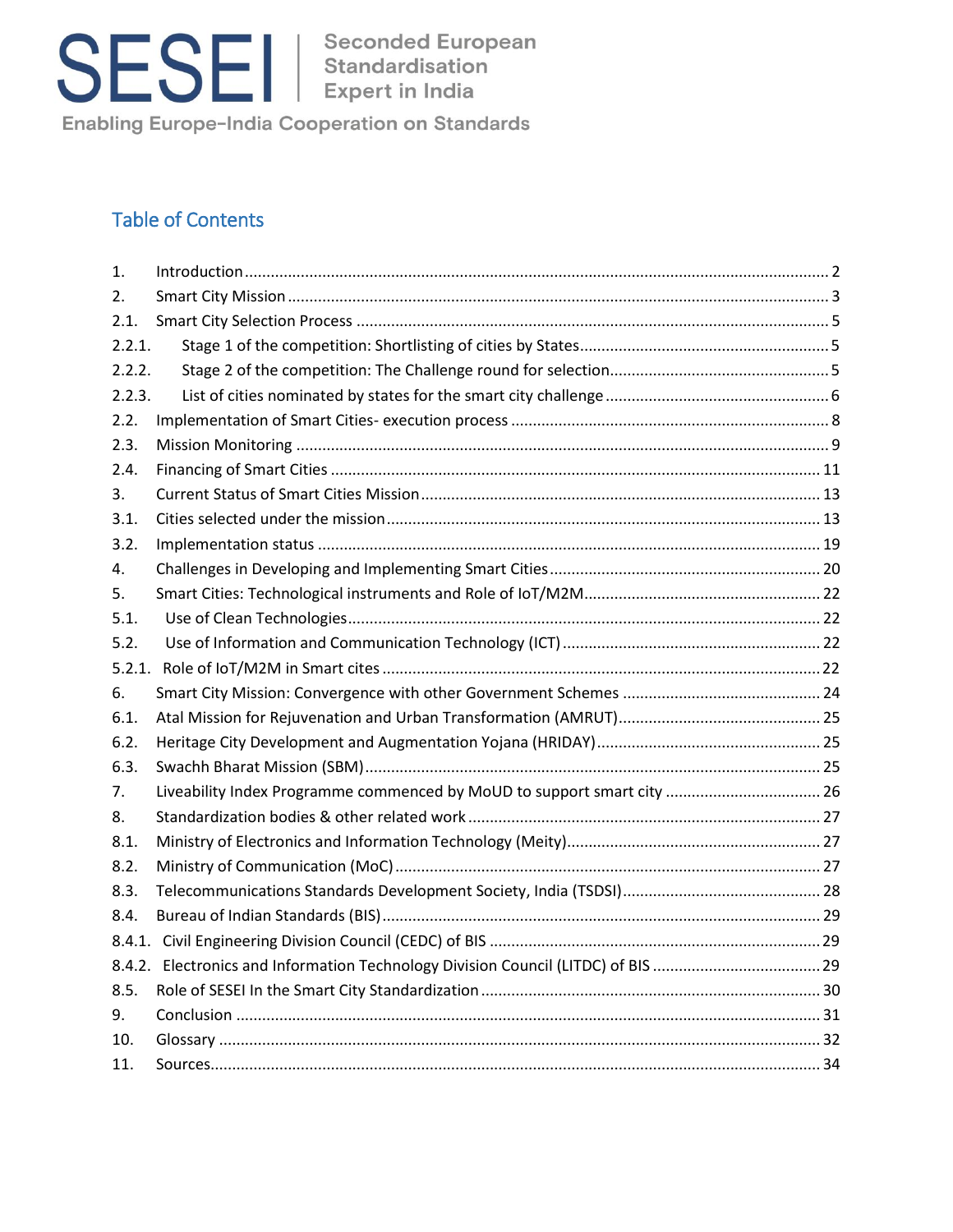#### <span id="page-2-0"></span>**1. Introduction**

#### **What is a Smart City?**

There is no universally accepted definition of a Smart City, the conceptualization varies from cityto-city and country-to-country, depending on the level of development, willingness to change and reform, resources and aspirations of the residents.

Some definitional boundaries are required to guide cities in the Mission. In the imagination of any city dweller in India, the picture of a smart city contains a wish list of infrastructure and services that describes his or her level of aspiration. To provide for the aspirations and needs of the citizens, urban planners ideally aim at developing the entire urban eco-system, which is represented by the four pillars of comprehensive development-institutional, physical, social and economic infrastructure.

#### **Need for Smart Cities in India**

India is a country with a total population of 1.35 billion as on  $20<sup>th</sup>$  May, 2018 based on the latest United Nations estimates. Of this 70% of total population lives in villages and 30% lives in cities. Mumbai, Chennai, Delhi, Kolkata, Hyderabad, Bangalore, Pune, and Ahmedabad are among the designated metro cities in India.

As apparent, India is less than 30 per cent urban and the quality of life in its cities is chronically low. However, with 2/3rds of GDP already generated in India's cities and with rural to urban migration patterns accelerating, the country faces a critical challenge: managing this rapid urbanization in a way that enhances the livability of India's urban spaces. A large number of population living in the cities, the country is in dire need to enhance the quality of living of its citizens in both urban and rural spaces.

India struggles with a number of significant barriers that continue to hamper the development of urban infrastructure: complex leadership structures, land valuation challenges, capability gaps, and funding shortfalls are all part of the urban challenge that is effectively holding India back from a new round of dramatic economic growth. India also needs to address the current problems of developing good infrastructure, solid waste disposal, flood management, storm water and sewerage system etc. resulting in urban decay, traffic gridlock and thereby a deteriorating quality of life for many of its citizens. The wave of urbanization that is sweeping across India represents one of the country's greatest opportunities as well as one of its most serious challenges.

Most cities in Europe and America were established in the 19th century when there was easy availability of land, gas and water. India is a late starter and is far more crowded and complex. Therefore, India requires a far more efficient and sustainable solution for servicing urban areas and can reap the benefits by using technology to learn from best practices from other parts of the world. Thus India, too, is on the road to building smart cities—world-class, self-sustainable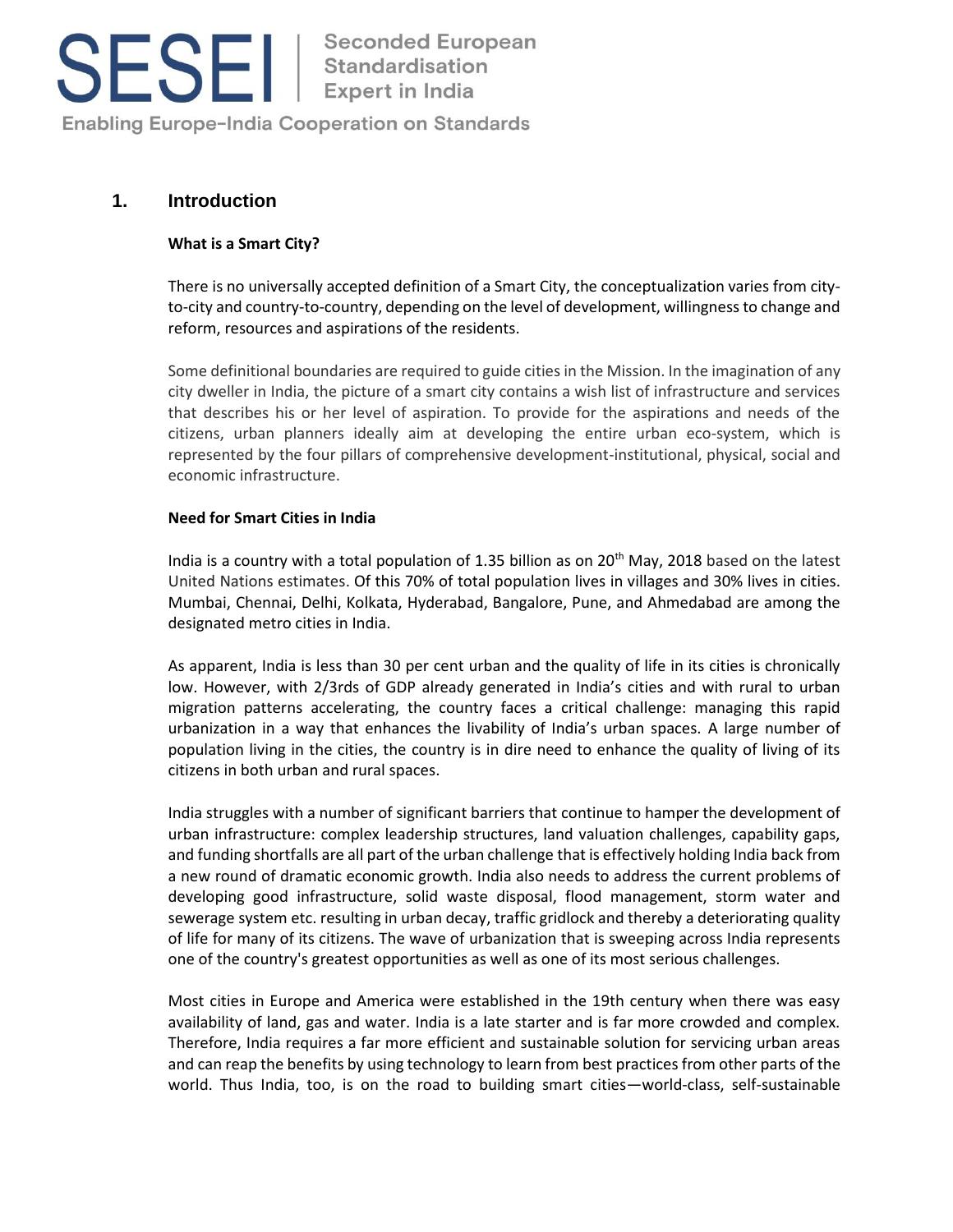## ESEI Seconded European<br>ESEI Standardisation<br>Expert in India **Enabling Europe-India Cooperation on Standards**

habitats with minimal pollution levels, maximum recycling, optimized energy supplies and efficient public transportation.

#### **Establishment of Smart Cities Mission**

Under the leadership of Prime Minister Narendra Modi, the government of India launched its flagship program, **'Smart Cities'** on 25th June 2015. As part of the program, the government has decided to develop 100 Smart Cities by 2024. It aims to address challenges associated with India's rapid growth and massive urbanization in coming years.

Smart Cities Mission envisions developing an area within 100 cities in the country as model areas based on an area development plan, which is expected to have a rub-off effect on other parts of the city, and nearby cities and towns.

Cities will be selected based on the Smart Cities challenge, where cities will competed in a countrywide competition to obtain the benefits from this mission. In June 2018, selection of 100 smart cities has been completed under the Smart Cities Mission.

The [Union Ministry of Urban Development](https://en.wikipedia.org/wiki/Ministry_of_Urban_Development) (MoUD) is tasked with the responsibility to implement the smart city mission in collaboration with the respective cities. To select the smart cities, the MoUD announced the Smart City Challenge programme, a multi stage competition designed to inspire and support municipal officials for developing smart city proposals to improve residents' lives. All states used a standardized criteria to pick their cities for the competition. Each city formulated its own unique vision, mission and plan for a "smart city." Their concepts reflected the city's local context, resources, and priorities of citizens.

According to the Ministry of Urban Development, the Smart City Mission marks a paradigm shift towards urban development in the country since it is based on 'bottom up' approach with the involvement of citizens in formulation of city vision and smart city plans and the urban local bodies and state governments piloting the mission with little say from the Ministry of Urban Development.

It is a five-year program, where all of the Indian states and Union territories are participating, except West Bengal, by nominating at least one city for the Smart Cities challenge. Financial aid will be given by the central and state governments between 2017-2022 to the cities, and the mission will start showing results from 2022 on-wards.

#### <span id="page-3-0"></span>**2. Smart City Mission**

#### **Vision:**

With increasing urban population and rapid expansion of areas, operators are looking at smarter ways to manage complexities, increase efficiencies and improve quality of life.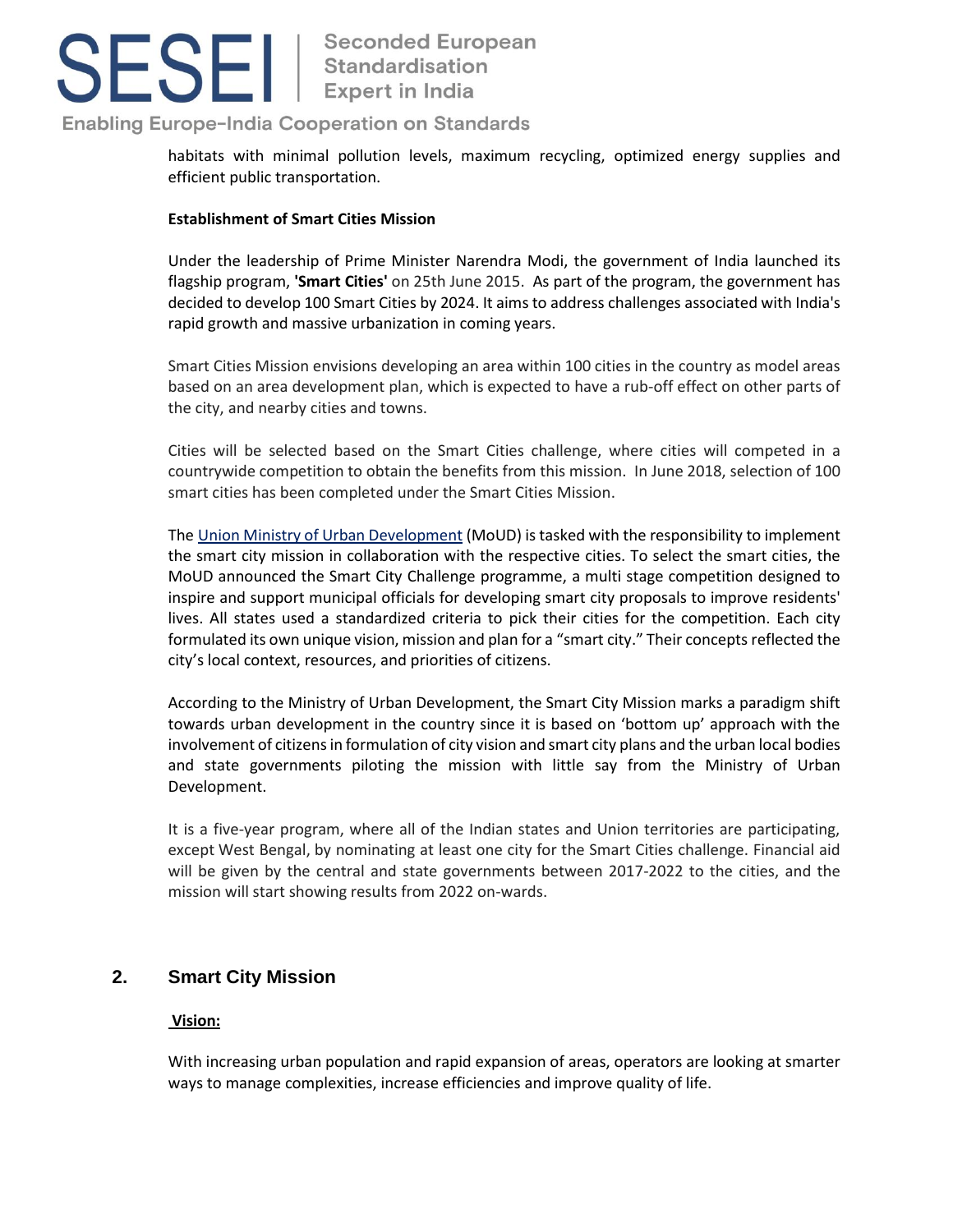## ESEI Seconded European<br>ESEI Standardisation<br>Expert in India **Enabling Europe-India Cooperation on Standards**

This has created need for cities that monitor and integrate infrastructure to better optimize resources while maximizing services to its citizens.

#### **Objective:**

The objective of smart city initiative is to promote **sustainable and inclusive cities** that provide **core infrastructure** and give a **decent quality** of life to its citizens, a **clean and sustainable environment** and application of '**Smart' Solutions.**

Some of the core infrastructure elements in a Smart City would include:

- **I.** 24x7 availability of high quality utility services like water and power.
- **II.** A robust transport system that emphasizes on public transport
- **III.** Provide opportunities for jobs and livelihoods for its inhabitants.
- **IV.** Proper facilities for entertainment and the safety and security of the people. State-of-the-art health and education facilities are also a must.
- **V.** Minimize waste by increasing energy efficiency and reducing water conservation and proper recycling of waste materials

#### **Strategy:**

The strategic components of Area-based development in the Smart Cities Mission are **city improvement (retrofitting), city renewal (redevelopment) and city extension (Greenfield development) plus a Pan-city initiative** in which Smart Solutions are applied covering larger parts of the city. Below are given the descriptions of the three models of Area-based Smart City Development:

- **I. City improvement (Retrofitting)** will introduce planning in an existing built-up area to achieve Smart City objectives, along with other objectives, to make the existing area more efficient and liveable. In retrofitting, an area consisting of more than 500 acres will be identified by the city in consultation with citizens. Depending on the existing level of infrastructure services in the identified area and the vision of the residents, the cities will prepare a strategy to become smart. Since existing structures are largely to remain intact in this model, it is expected that more intensive infrastructure service levels and a large number of smart applications will be packed into the retrofitted Smart City. This strategy may also be completed in a shorter time frame, leading to its replication in another part of the city.
- **II. City renewal (Redevelopment)** will effect a replacement of the existing built-up environment and enable co-creation of a new layout with enhanced infrastructure using mixed land use and increased density. Redevelopment envisages an area of more than 50 acres, identified by Urban Local Bodies (ULBs) in consultation with citizens. For instance, a new layout plan of the identified area will be prepared with mixed land-use, higher FSI and high ground coverage. Two examples of the redevelopment model are the Saifee Burhani Upliftment Project in Mumbai (also called the [Bhendi Bazaar Project\)](http://www.sbut.com/glimpse.html) and the redevelopment of **East Kidwai Nagar** [in New Delhi](http://www.nbccindia.com/nbccindia/nroot/pdfdata/Investor/NBCCPPT.pdf) being undertaken by the National Building Construction Corporation.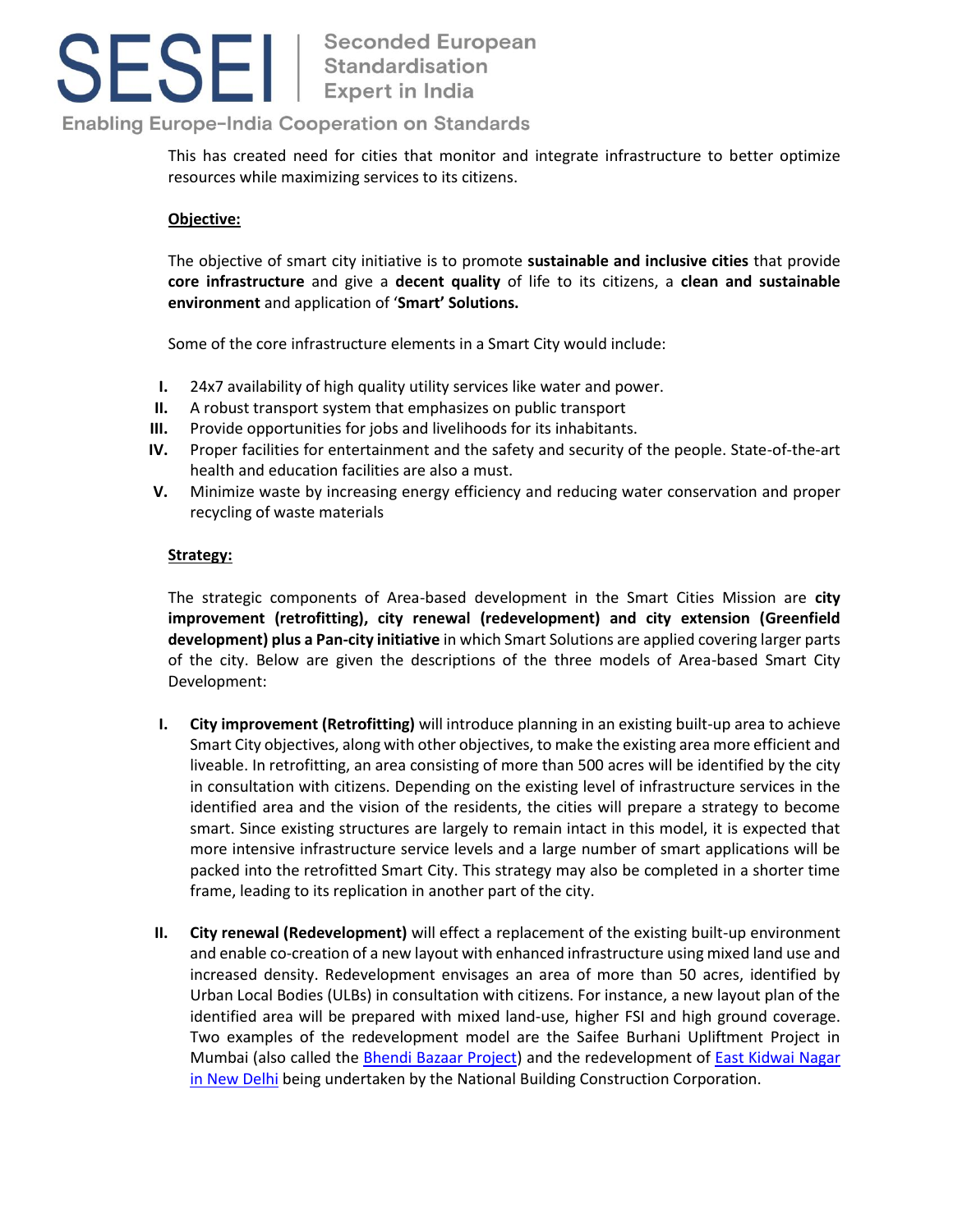# ESE | Seconded European<br>
ESE | Standardisation<br>
Expert in India

#### **Enabling Europe-India Cooperation on Standards**

- **III. City extension (Greenfield development)** will introduce most of the Smart Solutions in a previously vacant area (more than 250 acres) using innovative planning, planned financing and plan implementation tools (e.g. land pooling/ land reconstitution) with provision for affordable housing, especially for the poor. Greenfield developments are required around cities in order to address the needs of the expanding population. One well known example is the [GIFT City in](http://www.giftgujarat.in/)  [Gujarat](http://www.giftgujarat.in/) (. Unlike retrofitting and redevelopment, Greenfield developments could be located either within the limits of the ULB or within the limits of the local Urban Development Authority (UDA).
- **IV. Pan-city development** envisages application of selected Smart Solutions to the existing citywide infrastructure. Application of Smart Solutions will involve the use of technology, information and data to make infrastructure and services better. For example, applying Smart Solutions in the transport sector (intelligent traffic management system) and reducing average commute time or cost to citizens will have positive effects on productivity and quality of life of citizens. Another example can be waste water recycling and smart metering which can make a substantial contribution to better water management in the city

#### **For more information please click [here](http://smartcities.gov.in/content/innerpage/strategy.php)**

- **<http://smartcities.gov.in/content/innerpage/strategy.php>**

#### <span id="page-5-0"></span>**2.1. Smart City Selection Process**

The Mission was introduced in the form of a competition, called the Smart City challenge. There were two stages in the selection process mentioned below:

#### **2.2.1. Stage 1 of the competition: Shortlisting of cities by States**

<span id="page-5-1"></span>The first stage of the competition is intra-state; cities in the state shall compete on the conditions precedents and the scoring criteria laid out. The state/union territory shortlists the potential smart cities based on conditions precedents, scoring criteria and in accordance to the total number allocated to it. The cities with the highest scores will be shortlisted and recommended to participate in Stage 2 of the challenge. The state/union territory will recommend the names of cities that have successfully been selected in this round to the MoUD, who shall thereafter announce the list of selected 100 smart cities.

#### **2.2.2. Stage 2 of the competition: The Challenge round for selection**

<span id="page-5-2"></span>In the second stage, each of the potential 100 smart cities shall prepare their proposals for participating in the city challenge. The Smart City Proposal (SCP) for each city should outline the preferred model for Area Based Development (ABD) as well as pan-city development with smart solutions, the proposed financing and revenue model to attract private participation, etc. These proposals shall be evaluated by a committee comprising national and international experts, organisations and institutions. After the evaluation, a list of winning cities is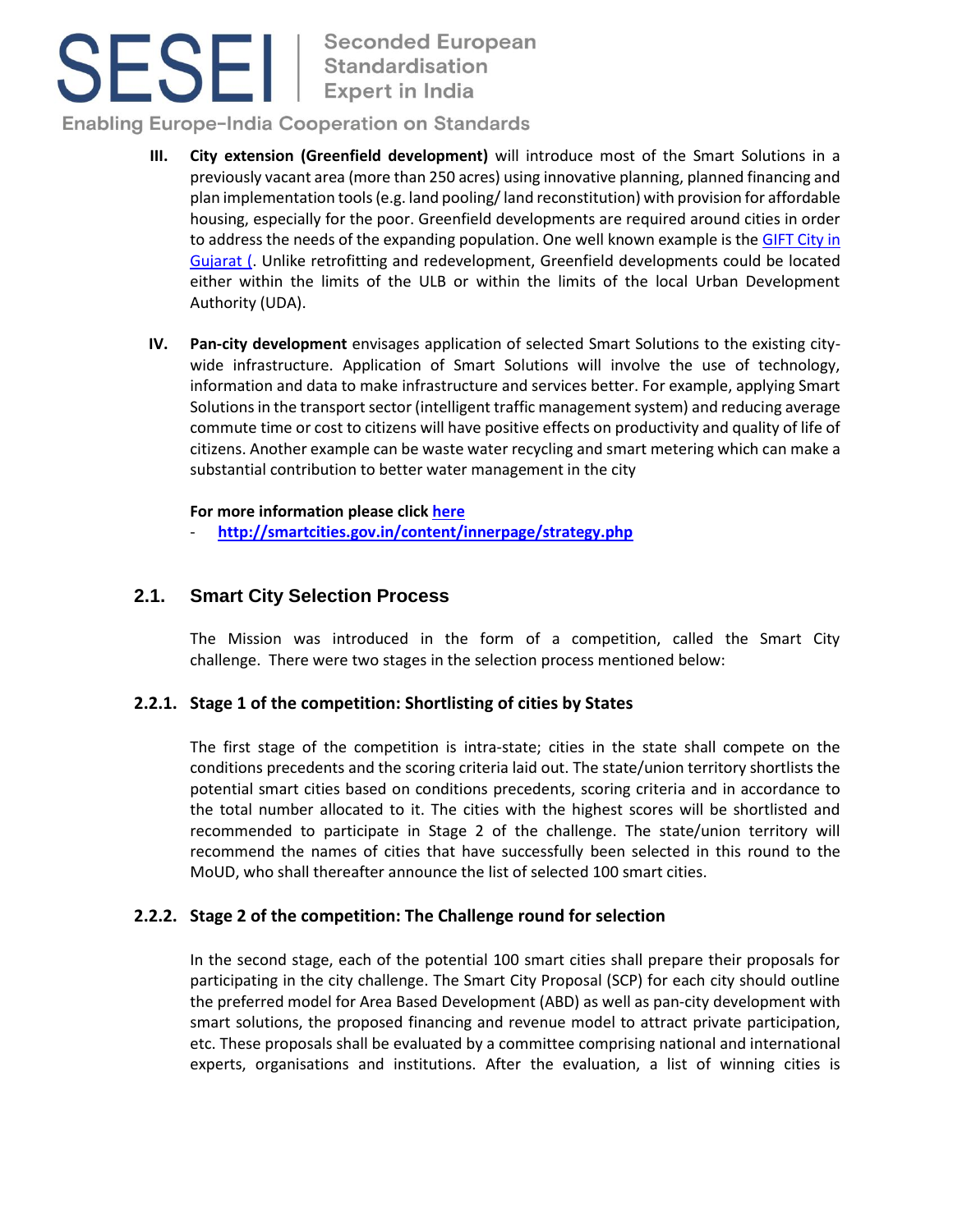## SESE | Seconded European **Enabling Europe-India Cooperation on Standards**

announced. The remaining cities rework and improve their SCPs in order to be considered in the next round of challenge.

#### **Detailed process of selection of smart cities is available [here](http://smartcities.gov.in/upload/uploadfiles/files/Process%20of%20Selection%20(1).pdf)**

- **http://smartcities.gov.in/upload/uploadfiles/files/Process%20of%20Selection%20(1).p df**

#### <span id="page-6-0"></span>**2.2.3. List of cities nominated by states for the smart city challenge**

The total numbers of 100 smart cities have been distributed among the States and UTs on the basis of equitable criteria. The formula gives equal weightage (50:50) to urban population of the State/UT and the number of statutory towns in the State/UT. Based on this formula, each State/UT will, therefore, have a certain number of potential smart cities, with each State/UT having at least one. This distribution is given below. The number of potential Smart Cities from each State/UT will be capped at the indicated number. The distribution of smart cities will be reviewed after two years of the implementation of the Mission. Based on an assessment of the performance of States/ULBs in the Challenge, some re-allocation of the remaining potential smart cities among States may be required to be done by ministry (MoUD).

#### **Table 1: [Number of cities allocated to States based on urban population and number](http://smartcities.gov.in/upload/uploadfiles/files/No_%20of%20Smart%20Cities%20in%20each%20State.pdf)  [of statutory towns:](http://smartcities.gov.in/upload/uploadfiles/files/No_%20of%20Smart%20Cities%20in%20each%20State.pdf)**

| S.<br>No. | of<br><b>Name</b><br>State/UT | No. of<br>cities | <b>Name of Cities Shortlisted</b>   |
|-----------|-------------------------------|------------------|-------------------------------------|
| 1.        | A & N Islands                 | $\mathbf{1}$     | Port Blair                          |
| 2.        | Andhra Pradesh                | 3                | Vishakhapatnam, Tirupati, Kakinada  |
| 3.        | Arunachal<br>Pradesh          | $\mathbf{1}$     | Pasighat                            |
| 4.        | Assam                         | $\mathbf{1}$     | Guwahati                            |
| 5.        | <b>Bihar</b>                  | 3                | Muzaffarpur, Bhagalpur, Biharsharif |
| 6.        | Chandigarh                    | $\mathbf{1}$     | Chandigarh                          |
| 7.        | Chhattisgarh                  | $\overline{2}$   | Raipur, Bilaspur                    |
| 8.        | Daman & Diu                   | $\mathbf{1}$     | Diu                                 |
| 9.        | Dadra & Nagar<br>Haveli       | $\mathbf{1}$     | Silvassa                            |
| 10.       | Delhi                         | $\mathbf{1}$     | New Delhi                           |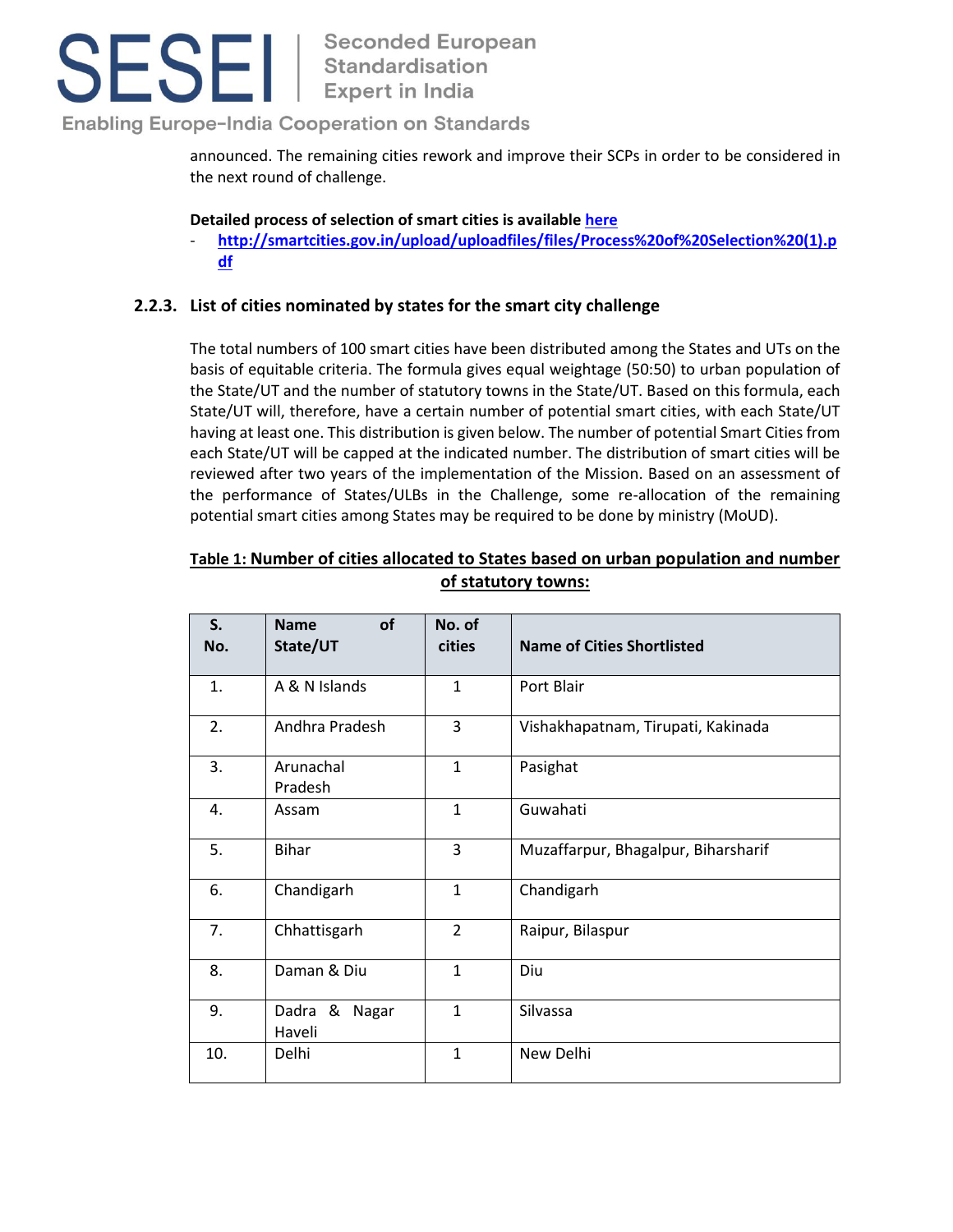| 11. | Goa                   | 1              | Panaji                                                                                                                   |
|-----|-----------------------|----------------|--------------------------------------------------------------------------------------------------------------------------|
| 12. | Gujarat               | 6              | Gandhinagar, Ahmedabad, Surat,<br>Vadodra, Rajkot, Dahod.                                                                |
| 13. | Haryana               | $\overline{2}$ | Karnal, Faridabad                                                                                                        |
| 14. | Himachal<br>Pradesh   | $\mathbf{1}$   | Dharamshala                                                                                                              |
| 15. | &<br>Jammu<br>Kashmir | 1              | Srinagar, Jammu                                                                                                          |
| 16. | Jharkhand             | $\mathbf{1}$   | Ranchi                                                                                                                   |
| 17. | Karnataka             | 6              | Mangaluru, Belagavi, Shivamogga,<br>Hubbali-Dharwad, Tumakuru,<br>Davanagere                                             |
| 18. | Kerala                | $\mathbf{1}$   | Kochi                                                                                                                    |
| 19. | Lakshadweep           | $\mathbf{1}$   | Kavaratti                                                                                                                |
| 20. | Madhya Pradesh        | $\overline{7}$ | Bhopal, Indore, Gwalior, Jabalpur, Satna,<br>Ujjain, Sagar                                                               |
| 21. | Maharashtra           | 10             | Greater Mumbai, Thane, Kalyan-<br>Dombivali, Pimpri-Chinchwad, Nashik,<br>Amravati, Solapur, Nagpur, Pune,<br>Aurangabad |
| 22. | Manipur               | $\mathbf{1}$   | Imphal                                                                                                                   |
| 23. | Meghalaya             | 1              | Shillong                                                                                                                 |
| 24. | Mizoram               | $\mathbf{1}$   | Aizawl                                                                                                                   |
| 25. | Nagaland              | $\mathbf{1}$   | Kohima                                                                                                                   |
| 26. | Odisha                | $\overline{2}$ | Bhubaneshwar, Rourkela                                                                                                   |
| 27. | Puducherry            | $\mathbf{1}$   | Oulgaret                                                                                                                 |
| 28. | Punjab                | 3              | Ludhiana, Jalandhar, Amritsar                                                                                            |
| 29. | Rajasthan             | 4              | Jaipur, Udaipur, Ajmer, Kota                                                                                             |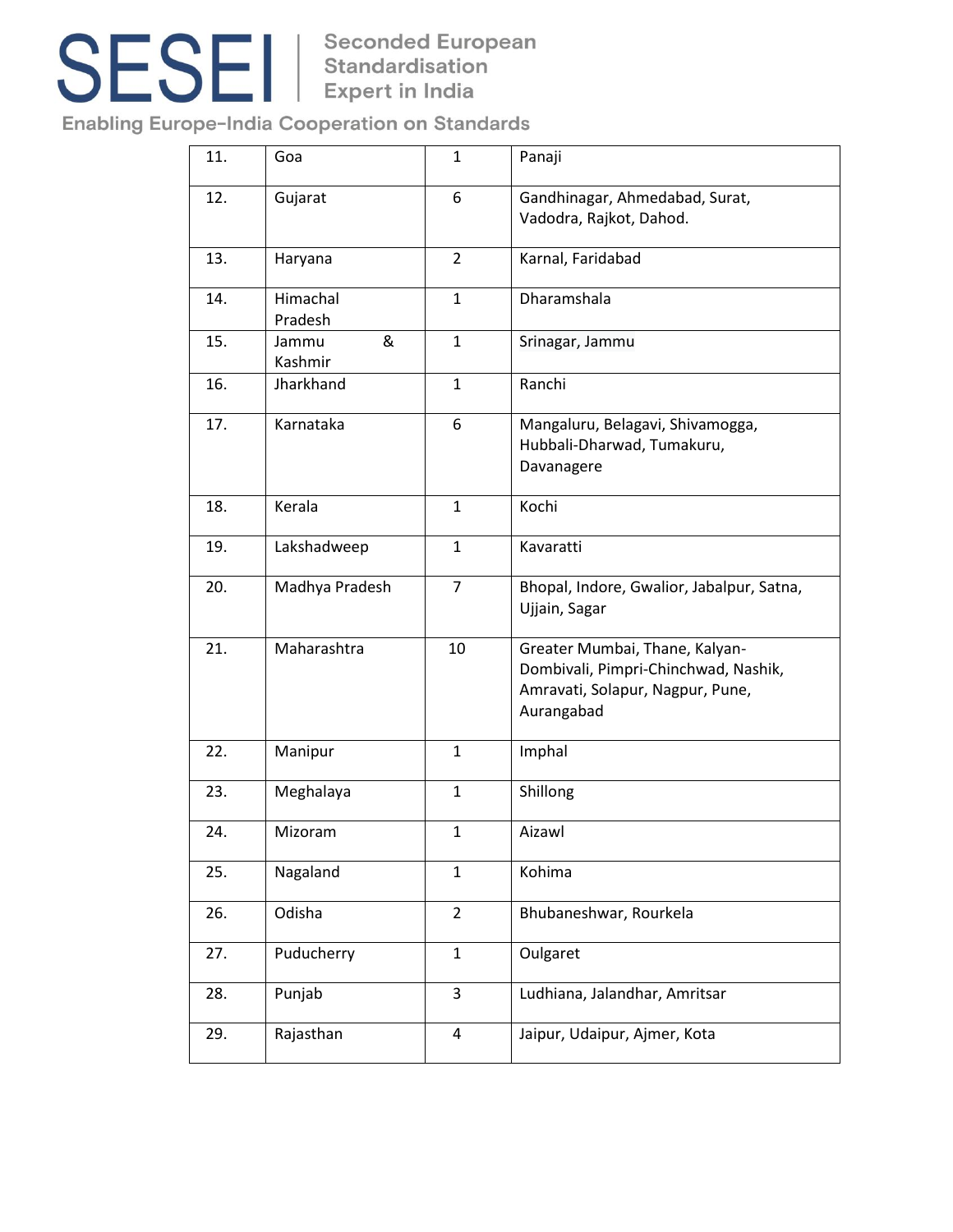# **ESE** Seconded Europ

**Seconded European** 

**Enabling Europe-India Cooperation on Standards** 

| 30. | Sikkim             | 1              | Namchi                                                                                                                                |
|-----|--------------------|----------------|---------------------------------------------------------------------------------------------------------------------------------------|
| 31. | <b>Tamil Nadu</b>  | 12             | Coimbatore, Chennai, Madurai,<br>Triuchirapalli, Vellore, Salem, Erode,<br>Tiruppur, Dindigul, Thanjavur, Tirunelveli,<br>Thoothukudi |
| 32. | Telangana          | $\overline{2}$ | Warangal, Karimnagar                                                                                                                  |
| 33. | <b>Tripura</b>     | $\mathbf{1}$   | Agartala                                                                                                                              |
| 34. | Uttar Pradesh      | 13             | Meerut, Muradabad, Aligarh,<br>Saharanpur, Bareilly, Jhasi, Kanpur,<br>Allahabad, Varanasi, Luchnow, Gaziabad,<br>Agra, Rampur        |
| 35. | Uttarakhand        | 1              | Dehradun                                                                                                                              |
| 36. | <b>West Bengal</b> | 4              | New Town Kolkata, Bidhannagar,<br>Durgapur, Haldia                                                                                    |
|     | <b>Grand Total</b> | 100            |                                                                                                                                       |

#### <span id="page-8-0"></span>**2.2. Implementation of Smart Cities- execution process**

The implementation of the Mission at the City level will be done by a **Special Purpose Vehicle (SPV)** created for the purpose. The SPV will plan, appraise, approve, release funds, implement, manage, operate, monitor and evaluate the Smart City development projects. The SPV would be a limited company incorporated under the Companies Act, 2013, at the city level and would be formulated through equity contributions from the state and Central governments. The private sector or financial institutions can be considered for an equity stake in the SPV; however, the shareholding pattern of 50:50 of the state/union territory and the ULB has to be maintained and they together should have a majority shareholding and control of the SPV. The SPV would be headed by a full-time CEO and would be appointed with the approval of the MoUD. The board of directors shall be constituted by representatives of the Central Government, state government, ULB, independent directors as well as the CEO and functional directors. The Divisional Commissioner/ Collector/Municipal Commissioner/Chief Executive of the Urban Development Authority shall be the Chairperson of the SPV.

The SPV may appoint Project Management Consultants (PMC) for designing, developing, managing and implementing area-based projects. SPVs may take assistance from any of the empanelled consulting firms in the list prepared by MoUD and the handholding agencies. For procurement of goods and services, transparent and fair procedures as prescribed under the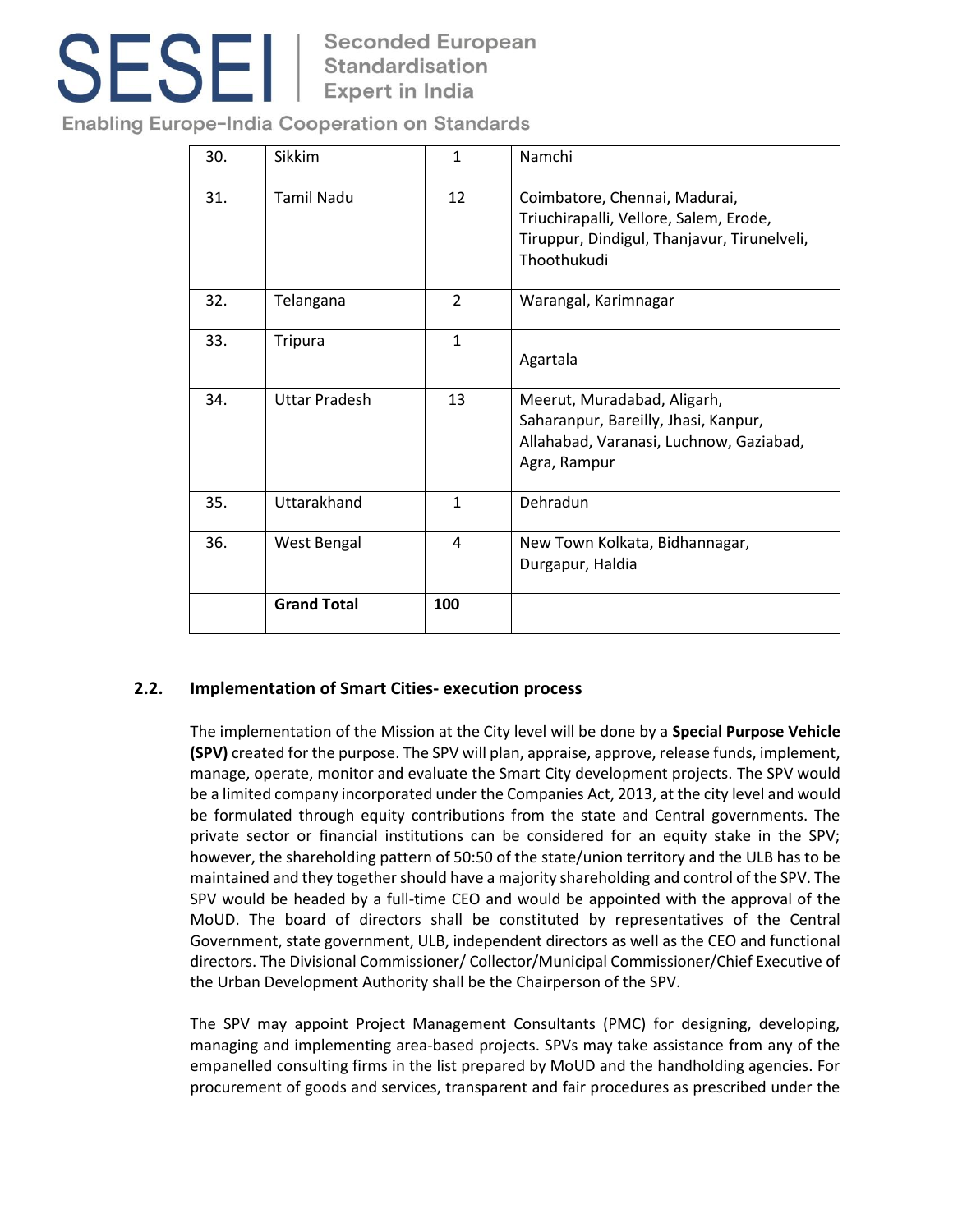# SES EL Seconded European

#### **Enabling Europe-India Cooperation on Standards**

State/ULB financial rules may be followed. Model frameworks as developed by MoUD may also be used for Smart City projects.

#### **For more information please [click here](http://164.100.161.224/content/innerpage/spvs.php)**

<span id="page-9-0"></span><http://164.100.161.224/content/innerpage/spvs.php>

#### **2.3. Mission Monitoring**

- I. **National level:** National level monitoring will be of two type:
	- 1. Apex committee
	- 2. National mission directorate

#### **Apex Committee:**

An Apex Committee (AC), headed by the Secretary, MoUD and comprising representatives of other related Ministries and organisations will approve the Proposals for Smart Cities Mission, monitor their progress and release funds. This Committee will meet periodically, as considered necessary. The AC will consist of the following indicative members:

- Secretary, Housing and Poverty Alleviation Member
- Secretary (Expenditure) Member
- Joint Secretary, Finance, MoUD Member
- Director, National Institute of Urban Affairs (NIUA) Member
- Chief Planner, Town and Country Planning Member
- Select Principal Secretaries of States Member
- Select CEOs of SPVs Member
- Mission Director Member Secretary

The Representatives of stakeholders like UN Habitat, World Bank, The Energy and Resources Institute (TERI), Centre for Development of Advanced Computing (C-DAC), Centre for Smart Cities (CSC), Bangalore or other bilateral and multilateral agencies and urban planning experts may be invited with the approval of Chair.

The AC will provide overall guidance and play an advisory role to the Mission and its key responsibilities are given below:

- Review the list of Cities sent by the State Governments after Stage 1.
- Review the proposals evaluated by panel of experts after Stage 2.
- Approve the release of funds based on progress in implementation.
- Recommend mid-course correction in the implementation tools as and when required.
- Undertake quarterly review of activities of the scheme including budget, implementation and co-ordination with other missions/ schemes and activities of various ministries.

#### **National mission directorate:**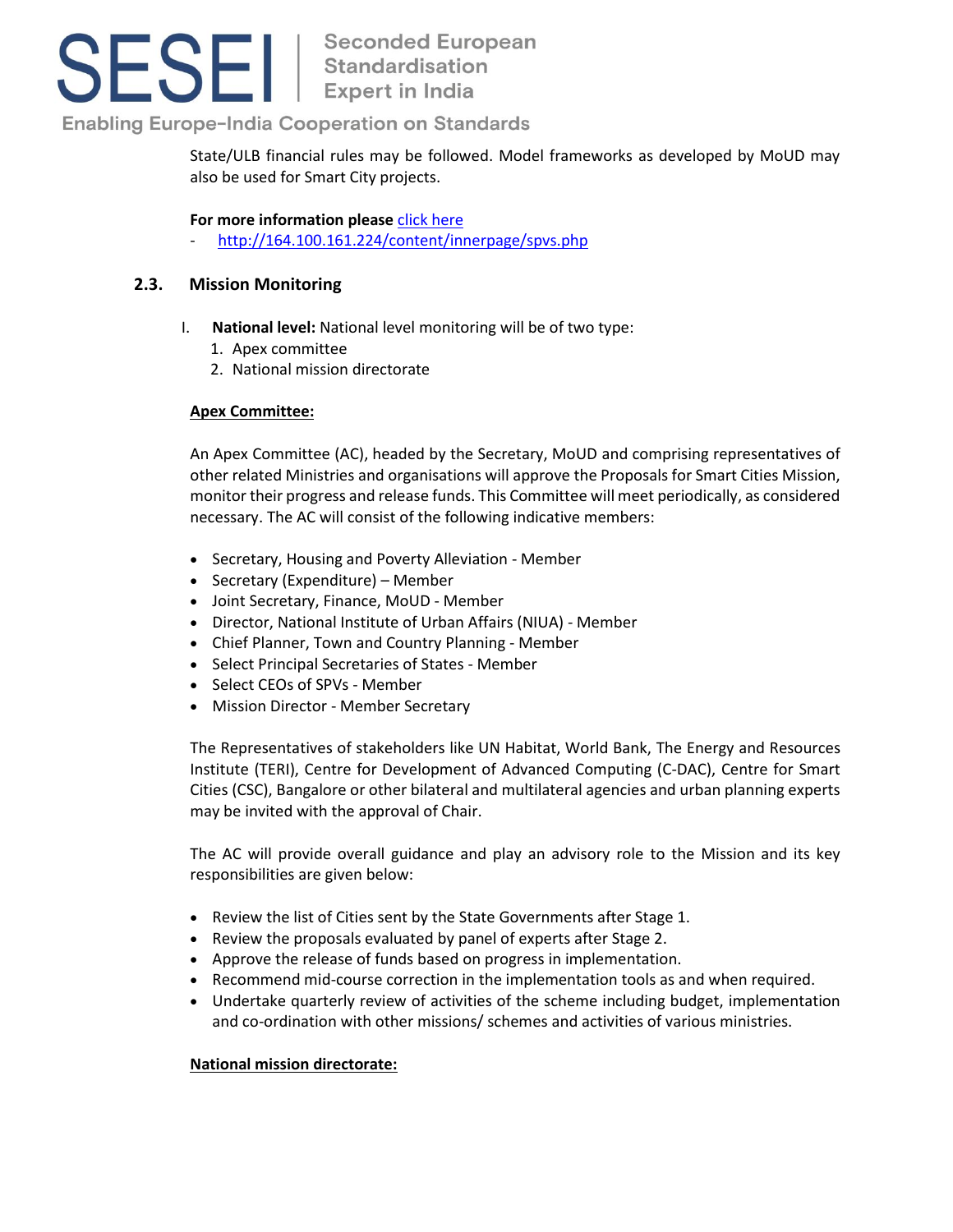### SE Seconded Europ **Seconded European Enabling Europe-India Cooperation on Standards**

There will be a National Mission Director, not below the rank of Joint Secretary to Government of India and who will be the overall in-charge of all activities related to the Mission. A Mission Directorate will take support from subject matter experts and other staff as considered necessary. The key responsibilities of the Mission Directorate are given below:

- 1. Develop strategic blueprint and detailed implementation roadmap of the Smart Cities Mission, including the detailed design of the City Challenge.
- 2. Coordinate across Centre, States, ULBs and external stakeholders in order to ensure that external agencies are efficiently used for preparation of Smart City Proposal (SCP), Detailed Project Reports (DPRs), sharing of best practices, developing Smart Solution, etc.
- 3. Oversee Capacity building and assisting in handholding of SPVs, State and Urban Local Bodies (ULBs). This includes developing and retaining a best practice repository (Model RFP documents, Draft DPRs, Financial models, land monetization ideas, best practices in SPV formation, use of financial instruments and risk mitigation techniques) and mechanism for knowledge sharing across States and ULBs (through publications, workshops, seminars).

#### II. **State level: Monitoring**

There shall be a State Level High Powered Steering Committee (HPSC) chaired by the Chief Secretary, which would steer the Mission Programme in its entirety. The HPSC will have representatives of State Government departments. The Mayor and Municipal Commissioner of the ULB relating to the Smart City would be represented in the HPSC. There would also be a State Mission Director who will be an officer not below the rank of Secretary to the State Government, nominated by the State Government. The State Mission Director will function as the Member-Secretary of the State HPSC. The indicative composition of HPSC is given below:

- Principal Secretary, Finance
- Principal Secretary, Planning
- Principal Secretary/Director, Town & Country Planning Department, State/UT Governments.
- Representative of MoUD.
- Select CEOs of SPVs in the State.
- Select Mayors and Municipal Commissioners / Chief Executive of the ULBs, and Heads of the concerned State Line Departments.
- Secretary/Engineer-in-Chief or equivalent, Public Health Engineering Department.
- Principal Secretary, Urban Development Member Secretary

The key responsibilities of the HPSC are given below:

- Provide guidance to the Mission and provide State level platform for exchange of ideas pertaining to development of Smart Cities.
- Oversee the process of first stage intra-State competition on the basis of Stage 1 criteria.
- Review the SCPs and send to the MoUD for participation in the Challenge.

#### **III. City level: Monitoring**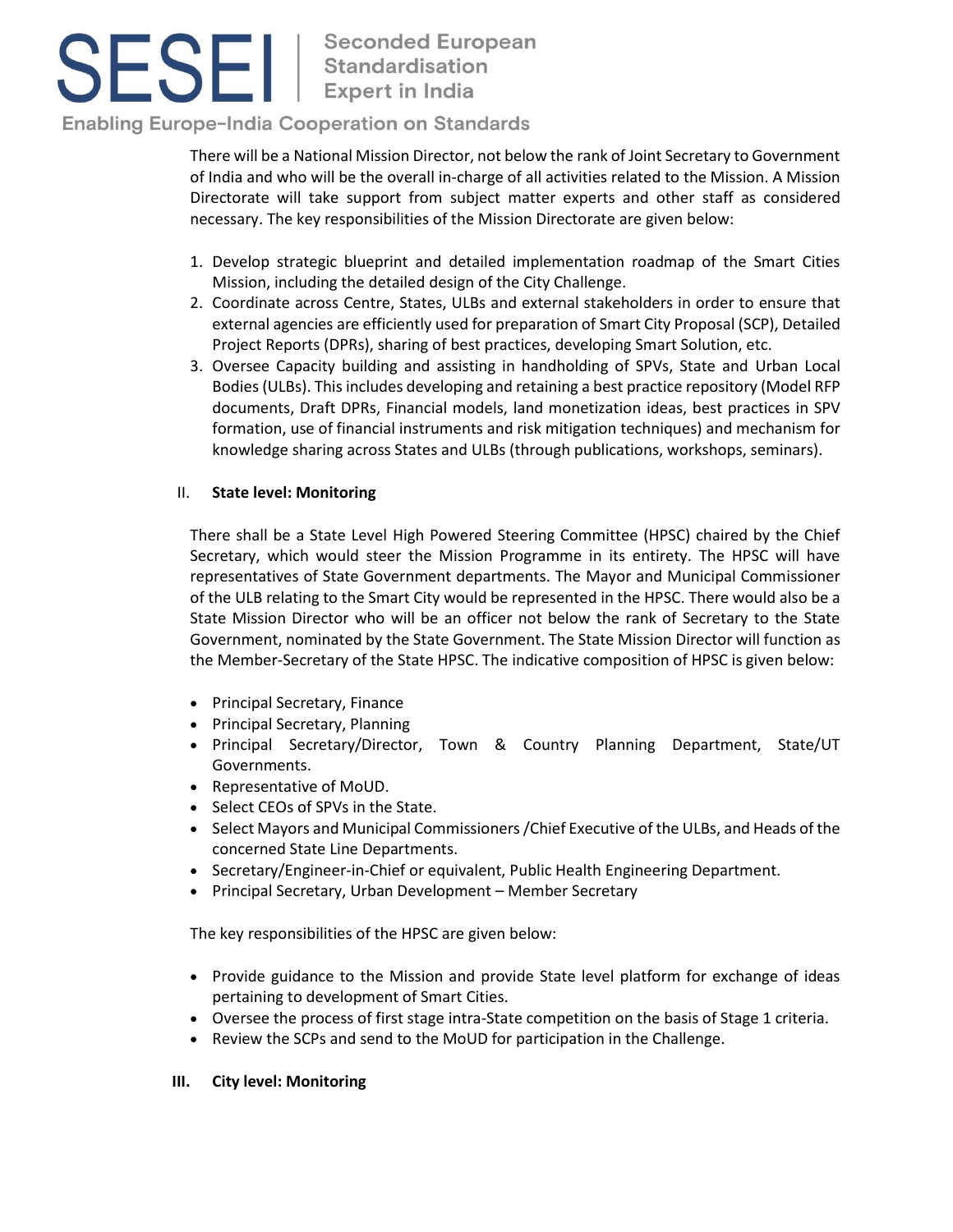## **ESEI** Seconded European<br>ESEI Standardisation<br>Expert in India **Enabling Europe-India Cooperation on Standards**

A Smart City Advisory Forum will be established at the city level for all 100 Smart Cities to advise and enable collaboration among various stakeholders and will include the District Collector, MP, MLA, Mayor, CEO of SPV, local youths, technical experts, and at least one member from the area who is a:

- President / secretary representing registered Residents Welfare Association,
- Member of registered Tax Payers Association / Rate Payers Association,
- President / Secretary of slum level federation, and
- Members of a Non-Governmental Organization (NGO) or Mahila Mandali / Chamber of Commerce / Youth Associations.

The CEO of the SPV will be the convener of the Smart City Advisory Forum.

#### <span id="page-11-0"></span>**2.4. Financing of Smart Cities**

The Smart Cities Mission (SCM) is a centrally-sponsored scheme, where state governments and urban local bodies (ULBs) will have to contribute funds for implementation of projects specified in the Smart City Proposal, on a matching basis with the funds provided by the central government. The entire budget for the Mission over five years is estimated to be Rs 480 billion (6 billion euro). The Government of India allocated around Rs 2 lakh crore (25 billion euro) to develop 100 cities under the Smart Cities Mission.

According to the SCM Guidelines, in the first year, each 'smart city' will receive an initial corpus amount of Rs 200 crore (25 euro million). In every subsequent year, for the next three years, the government will provide Rs 100 crore (12.5 million euro) to each city. The central government will provide each potential 'smart city' with an advance amount of Rs 2 crore (0.25 million euro) for the preparation of the Smart City Proposal. This amount, along with Administrative and Office Expenses (A&OE) of the Ministry of Urban Development, will be deducted from the initial corpus amount. Each 'smart city' will thus receive Rs 194 crore (24.25 million euro) in the first year of its development. Subsequently after A&OE deductions, cities will receive Rs 98 crore (12.5 million euro) annually for next three years. By matching the government's contribution with an equal amount, states can ensure that each city has access to Rs 976 crore (122 million euro) to complete 'smart city' projects within four years.

#### **States are expected to seek funds for projects outlined in the Smart City Proposal from multiple sources, including:**

- States'/ULBs' own resources from collection of user fees, beneficiary charges and impact fees, land monetization, debt, loans etc.
- Additional resources transferred as a result of acceptance of the recommendations of the [Fourteenth Finance Commission \(FFC\).](http://planningonline.gov.in/doucuments/Guidelines.pdf)
- Innovative finance mechanisms, such as municipal bonds with credit rating of ULBs, Pooled Finance Development Fund Scheme, and Tax Increment Financing (TIF).
- Leverage borrowing from financial institutions, including bilateral and multilateral institutions, both domestic and external sources.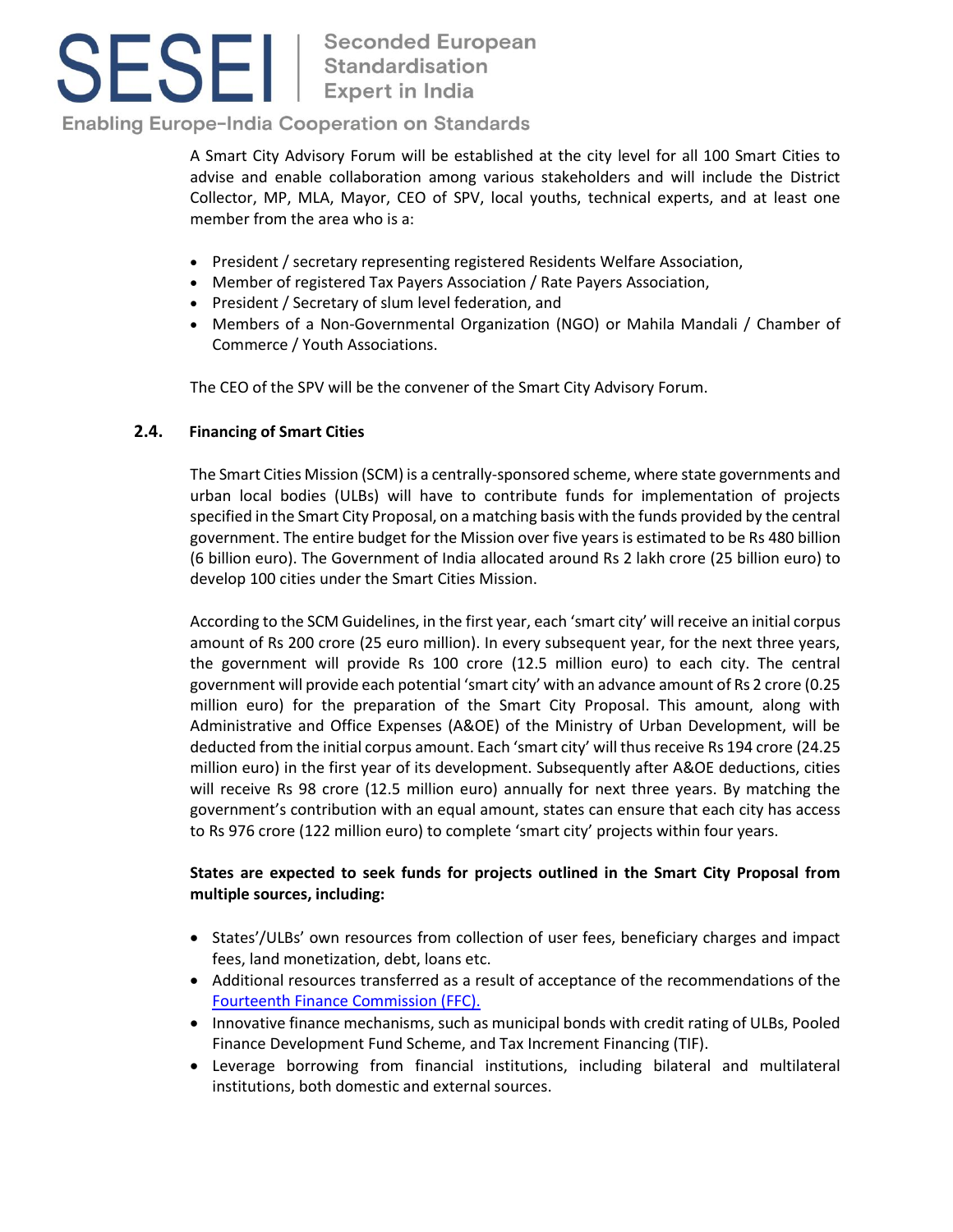### **SEI** Seconded Europ<br>
Standardisation<br>
Expert in India **Seconded European Enabling Europe-India Cooperation on Standards**

- The National Investment and Infrastructure Fund (NIIF).
- Other Central Government schemes like Swachh Bharat Mission, AMRUT, National Heritage City Development and Augmentation Yojana (HRIDAY).
- Public-private partnerships (PPP) etc.

Each Smart City Proposal is required to include a 'Financial Plan' that provides extensive details of itemized costs, resource plans, revenue and payback mechanisms, plans for recovery of Operation and Maintenance costs, financial timelines, and plans for mitigating financial risk. The competence of this Financial Plan is an important criterion in judging the prospective of a potential 'smart city.

According to the SCM Guidelines, each 'smart city' is expected to receive an annual installment of funds subject to:

- Quarterly submission of a 'City Score Card' to MoUD;
- Satisfactory physical and financial progress shown in implementation of the Proposal, in the form of a Utilization Certificate and annual 'City Score Card';
- Achievement of milestones, as indicated in the timelines contained in the Smart City Proposal; and,
- Robustness of the functioning of the city's Special Purpose Vehicle (SPV), the entity constituted at the city level to implement the Mission's objectives.

Leading economies around the world have shown interest in India's smart city mission and are looking forward to participate in the development of smart cities. Major funding partners include Spain, the United States of America, Germany, Japan, France, Singapore and Sweden.

#### **Short overview on the cities in the development of which these countries take part is given below:**

- Spain [has proposed to cooperate with India](http://www.rediff.com/business/report/spain-proposes-to-develop-delhi-as-smart-city/20150427.htm) to develop Delhi into smart cities. The Barcelona Regional Agency of Spain has shown interest in exchanging technology with India.
- The US' United States Trade and Development Agency (USTDA) has decided to develop Visakhapatnam (Andhra Pradesh), Allahabad (UP) and Ajmer (Rajasthan) as smart cities.
- Germany [has signed up with India](http://www.governancetoday.co.in/germany-develop-kochi-coimbatore-bhubaneswar-smart-cities/) to develop Bhubaneswar (Odisha), Kochi (Kerala) and Coimbatore (Tamil Nadu) as smart cities.
- [Japan has decided to assist India](https://www.deccanchronicle.com/business/in-other-news/050117/japan-to-assist-india-with-development-of-three-smart-cities.html) with the development of Chennai, Ahmedabad and Varanasi as smart cities
- [France has decided to support three Indian](http://smartcity.eletsonline.com/france-to-invest-1-5-billion-in-smart-cities-mission/) cities-Chandigarh, Lucknow and Puducherry and announced an investment of \$1.5 billion (1.3 euro billion) in India.
- Singapore has shown its interest in helping India's smart city mission and offered to help develop Amravati, the new state capital of Andhra Pradesh as a smart city. The country is also looking at re-engineering and upgrading the transportation sector and retrofitting the older Indian city.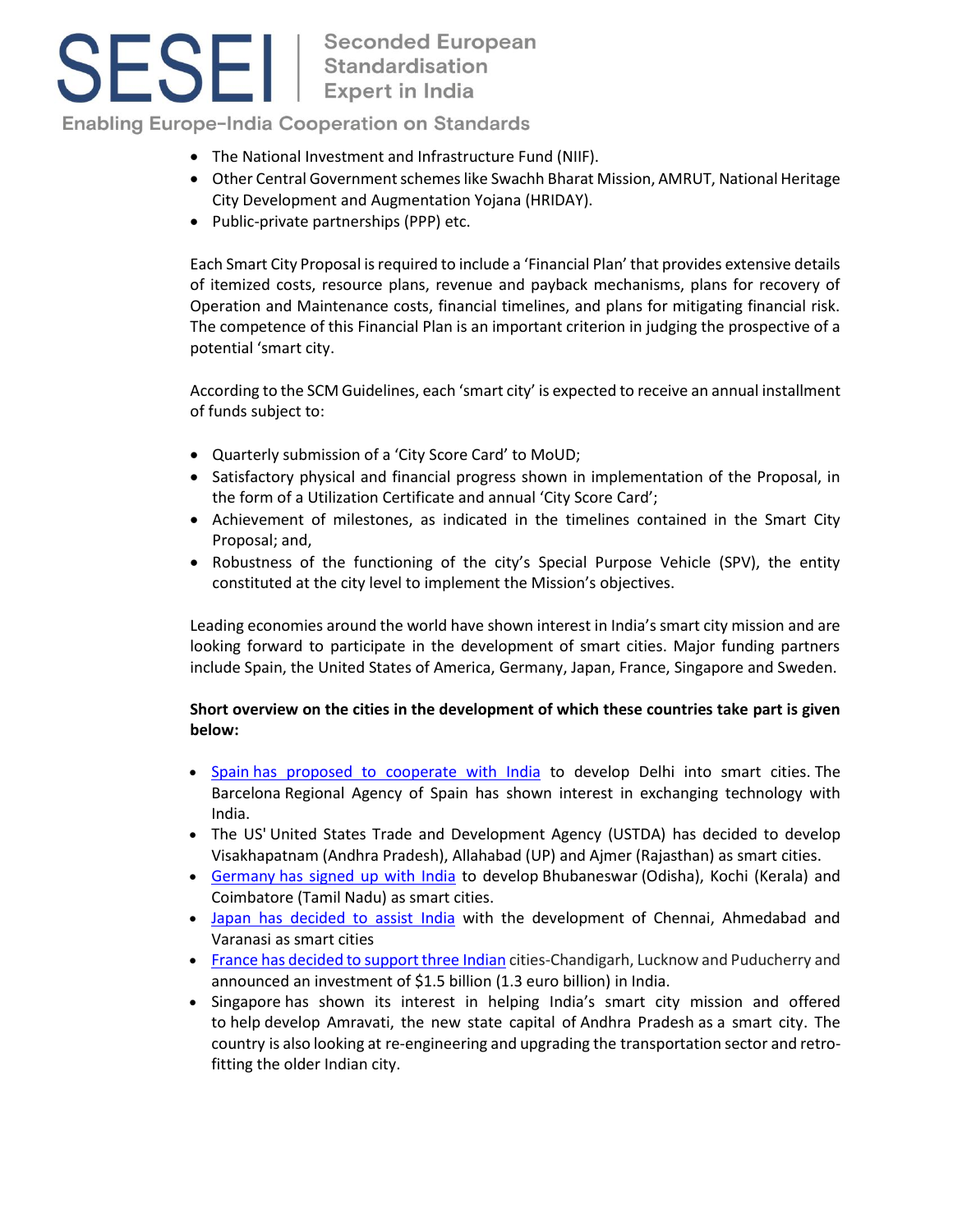## **SESPERSE SECONDER SECONDER STANDARD Standardisation**<br>Expert in India

#### **Enabling Europe-India Cooperation on Standards**

- Sweden, Israel, the Netherlands, United Kingdom and Hong Kong have also shown interest in investing in India for developing smart cities.
- Recently fresh efforts have been infused as twenty cities across three Indian states of Punjab, Haryana and Rajasthan are likely to have a fast-track development under a new [Indo-Canadian initiative to train smart city planners](http://niryatbandhu.iift.ac.in/news/NEWS/912018_Canada-India%20initiative%20for%20training%20of%20smart%20city%20planners.pdf) on capacity-building and governance, reform implementation, water supply, sewerage amongst others. The proposal aims at training at least 150 official urban planners and designers and build localized platforms and tools for efficient and predictable planning and execution of smart cities.

#### <span id="page-13-0"></span>**3. Current Status of Smart Cities Mission**

#### **3.1. Cities selected under the mission**

<span id="page-13-1"></span>In June 2018, Government of India has announced the names of 100 cities that will receive centre's funds under Smart City Mission. List of these cities mentioned below:

The total proposed investment in the final 100 cities would be around Rs.2.05 lakh crores (25.63 billion euro) .With a per city allocation of Rs. 100 crore (12.5 million euro) for each of the city for five years of the mission period, the central assistance to the mission is around Rs 50,000 crore (6.25 billion euro).

| <b>Round of</b><br>selection            | Year of<br>selection | <b>Total Cost of</b><br>Projects (₹ Cr.)<br>(Euro Billion) | <b>Total Area Based</b><br><b>Development</b><br>Cost<br>(₹ Cr.)<br>(Euro billion) | <b>Total Pan City</b><br><b>Solution Cost</b><br>(₹ Cr.)<br>(Euro billion) | <b>Total</b><br>Urban<br><b>Population</b><br>Impacted<br>$(\ln$<br>Million)<br>(approx.) |
|-----------------------------------------|----------------------|------------------------------------------------------------|------------------------------------------------------------------------------------|----------------------------------------------------------------------------|-------------------------------------------------------------------------------------------|
| R1<br>(20 cities)                       | $Jan-16$             | 48,064                                                     | 37,123                                                                             | 10,941                                                                     | 37                                                                                        |
|                                         |                      | $(6.02$ Euro bn)                                           | (4.65 Euro bn)                                                                     | $(1.37$ Euro bn)                                                           |                                                                                           |
| Fast-track                              | $May-16$             | 29,795                                                     | 25,974                                                                             | 3,821                                                                      |                                                                                           |
| $(13 \text{ cities})$                   |                      | $(3.73)$ Euro bn)                                          | $(3.25$ Euro bn)                                                                   | $(0.48$ Euro bn)                                                           | 10                                                                                        |
| R <sub>2</sub><br>$(27 \text{ cities})$ | $Sep-16$             | 53,903                                                     | 42,524                                                                             | 11,379                                                                     | 26                                                                                        |
|                                         |                      | (6.75 Euro bn)                                             | (5.32 Euro bn)                                                                     | $(1.42$ Euro bn)                                                           |                                                                                           |
| R <sub>3</sub>                          | $Jun-17$             | 57,393                                                     | 46,879                                                                             | 10,515                                                                     | 24                                                                                        |
| (30 cities)                             |                      | (7.18 Euro bn)                                             | (5.87 Euro bn)                                                                     | $(1.32$ Euro bn)                                                           |                                                                                           |

#### **Table 2: Selected cities with proposed investments**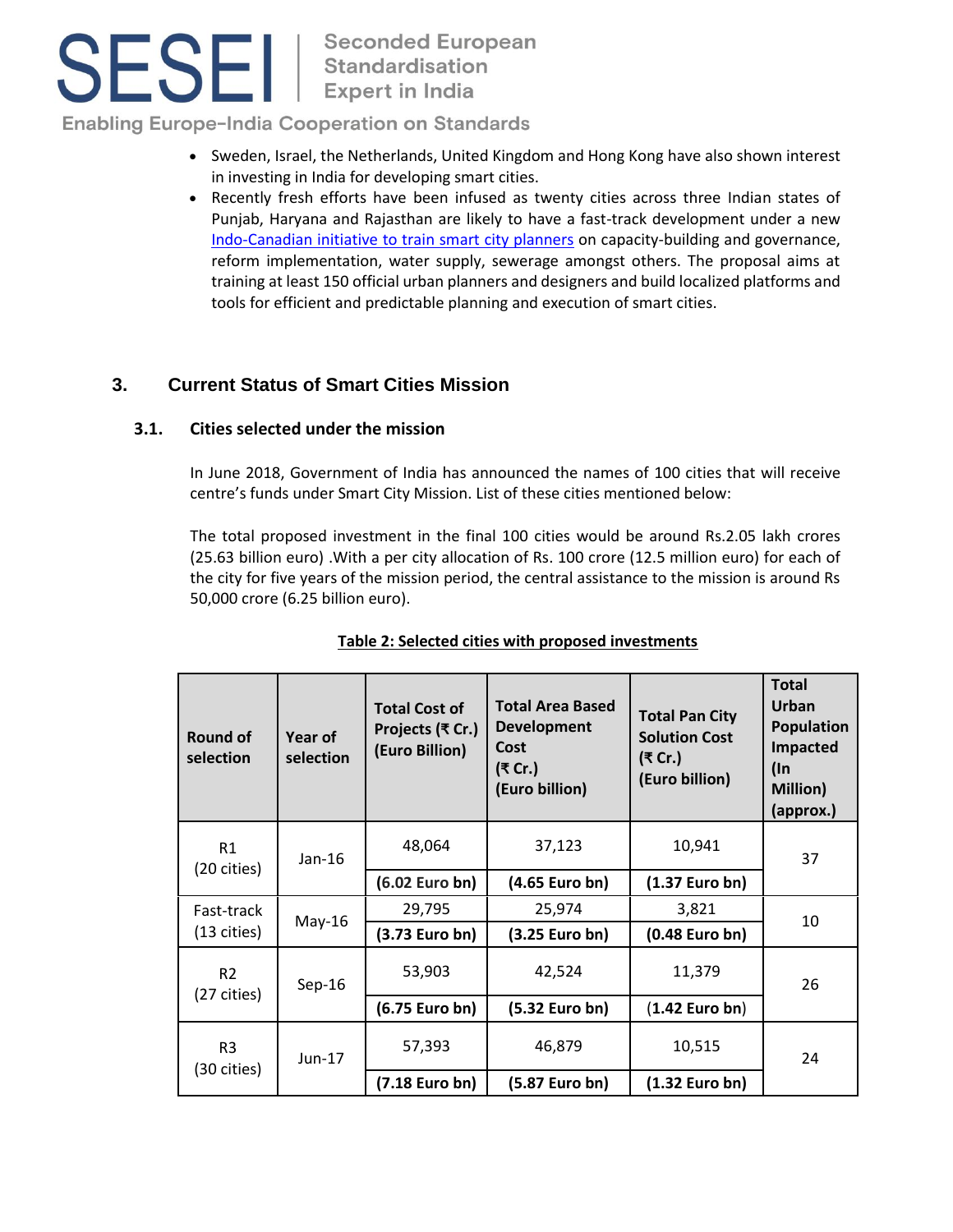**Enabling Europe-India Cooperation on Standards** 

| R4<br>(9 cities) | $Jan-18$ | 12,824              | 10,639            | 2,185            | 4   |
|------------------|----------|---------------------|-------------------|------------------|-----|
|                  |          | $(1.60$ Euro bn)    | $(1.33)$ Euro bn) | $(0.27$ Euro bn) |     |
| Total (99        |          | 201979              | 1,63,138          | 38,841           | 100 |
| cities)          |          | (25.28)<br>Euro bn) | (20.42 Euro bn)   | (4.86 Euro bn)   |     |

[Source: Smartnet Smart City](https://smartnet.niua.org/smart-cities-network)

• In January 2016, MoUD announced 20 cities as winners from the first phase of the Smart City Challenge (Table 3).

| Table 3: First List of Smart Cities (1 <sup>st</sup> Round) |
|-------------------------------------------------------------|
|-------------------------------------------------------------|

| Ranking        | Name of State/UT  | <b>Cities Shortlisted</b> |
|----------------|-------------------|---------------------------|
| $\mathbf{1}$ . | Odisha            | Bhubaneswar               |
| 2.             | Maharashtra       | Pune                      |
| 3.             | Rajasthan         | <b>Jaipur</b>             |
| 4.             | Gujarat           | Surat                     |
| 5.             | Kerala            | Kochi                     |
| 6.             | Gujarat           | Ahmedabad                 |
| 7.             | Madhya Pradesh    | Jabalpur                  |
| 8.             | Andhra Pradesh    | <b>Visakhapatnam</b>      |
| 9.             | Maharashtra       | Solapur                   |
| 10.            | Karnataka         | <b>Davangere</b>          |
| 11.            | Madhya Pradesh    | <b>Indore</b>             |
| 12.            | New Delhi         | <b>New Delhi</b>          |
| 13.            | <b>Tamil Nadu</b> | Coimbatore                |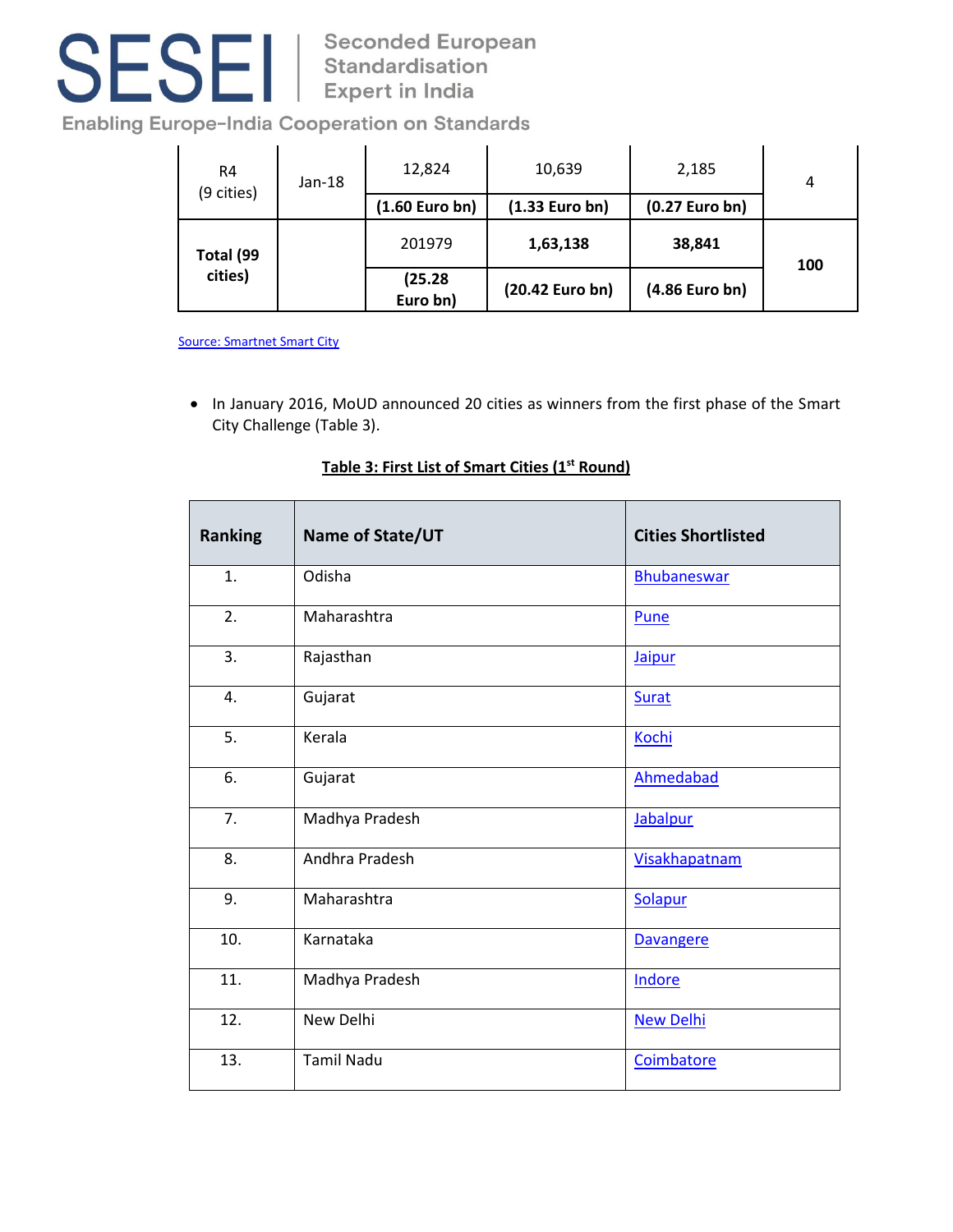**Enabling Europe-India Cooperation on Standards** 

| 14. | Andhra Pradesh    | <b>Kakinada</b> |
|-----|-------------------|-----------------|
| 15. | Karnataka         | Belagavi        |
| 16. | Rajasthan         | <b>Udaipur</b>  |
| 17. | Assam             | Guwahati        |
| 18. | <b>Tamil Nadu</b> | Chennai         |
| 19. | Punjab            | Ludhiana        |
| 20. | Madhya Pradesh    | <b>Bhopal</b>   |

 In May 2016, MoUD released the second list of an additional 13 cities (Table 4), selected on a fast-track basis, to be included in the first phase of the Mission.

| <b>Ranking</b> | Name of State/UT        | <b>Cities Shortlisted</b> |
|----------------|-------------------------|---------------------------|
| 1.             | <b>Uttar Pradesh</b>    | Lucknow                   |
| 2.             | <b>Bihar</b>            | Bhagalpur                 |
| 3.             | West Bengal             | New Town, Kolkata         |
| 4.             | Haryana                 | <b>Faridabad</b>          |
| 5.             | Chandigarh              | Chandigarh                |
| 6.             | Chhattisgarh            | Raipur                    |
| 7.             | Jharkhand               | Rachi                     |
| 8.             | <b>Himachal Pradesh</b> | <b>Dharamasala</b>        |
| 9.             | Telangana               | <b>Warangal</b>           |
| 10.            | Goa                     | Panaji                    |
| 11.            | <b>Tripura</b>          | <b>Agartala</b>           |

#### **Table 4: Second List of Smart Cities (Fast-track)**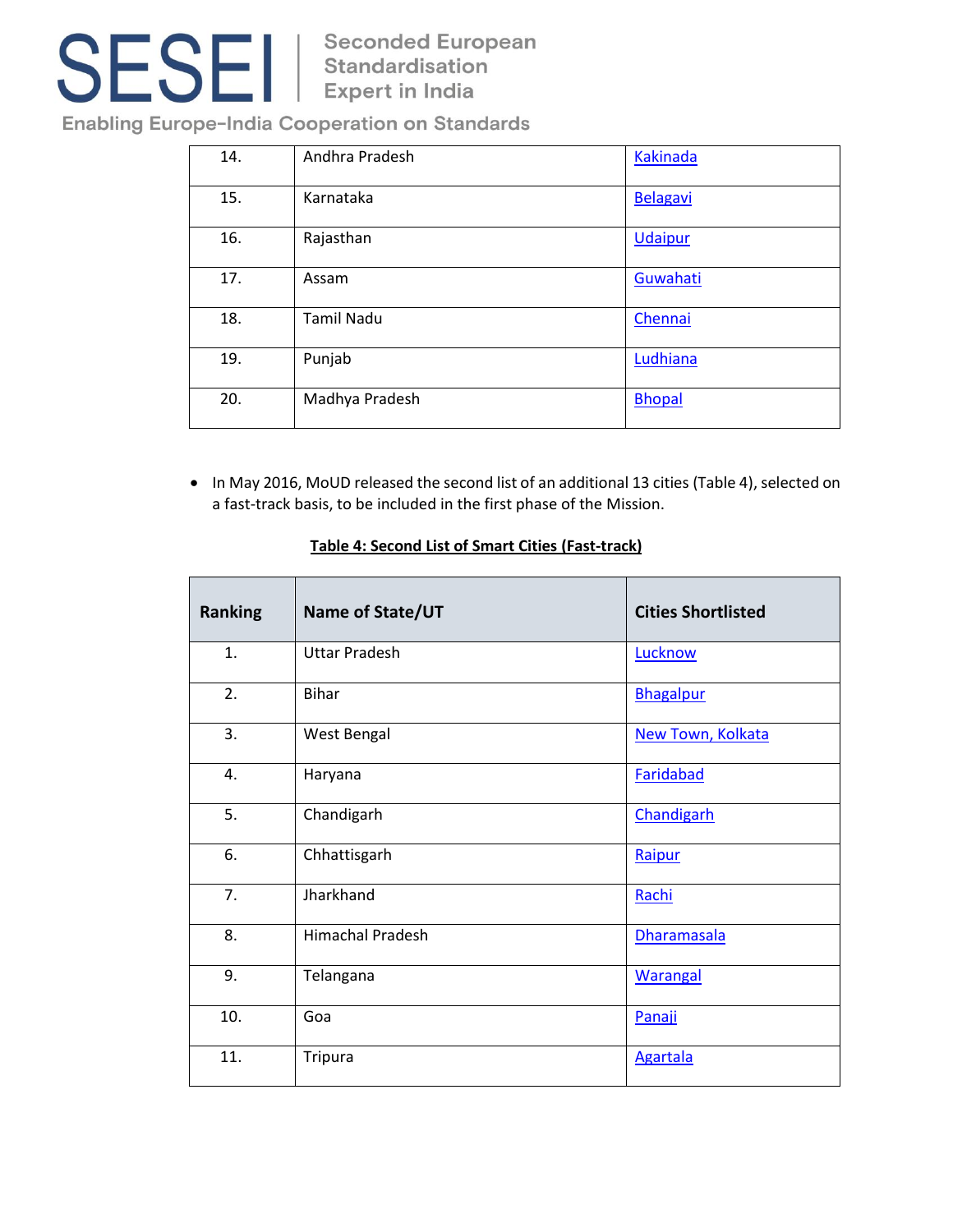#### **Enabling Europe-India Cooperation on Standards**

| 12. | Manipur           | <b>Imphal</b>     |
|-----|-------------------|-------------------|
| 13. | Andaman & Nicobar | <b>Port Blair</b> |

• In September 2016, in the second round of the Smart Cities Challenge, the government announced the third list of 27 additional cities (table 5).

| <b>Ranking</b>   | Name of State/UT     | <b>Cities Shortlisted</b> |
|------------------|----------------------|---------------------------|
| $\mathbf{1}$     | Punjab               | <b>Amritsar</b>           |
| $\overline{2}$   | Maharashtra          | Kalyan                    |
| $\overline{3}$   | Madhya Pradesh       | <b>Ujjain</b>             |
| $\overline{4}$   | Andhra Pradesh       | Tirupati                  |
| 5                | Maharashtra          | <b>Nagpur</b>             |
| 6                | Karnataka            | <b>Mangalore</b>          |
| $\overline{7}$   | <b>Tamil Nadu</b>    | Vellore                   |
| 8                | Maharashtra          | Thane                     |
| $\boldsymbol{9}$ | Madhya Pradesh       | <b>Gwalior</b>            |
| 10               | <b>Uttar Pradesh</b> | <b>Agra</b>               |
| 11               | Maharashtra          | <b>Nashik</b>             |
| 12               | Odisha               | Rourkela                  |
| 13               | <b>Uttar Pradesh</b> | <b>Kanpur</b>             |
| 14               | <b>Tamil Nadu</b>    | <b>Madurai</b>            |
| 15               | Karnataka            | Tumakuru                  |
| 16               | Rajasthan            | Kota                      |

#### **Table 5: Third List of Smart Cities (2nd Round)**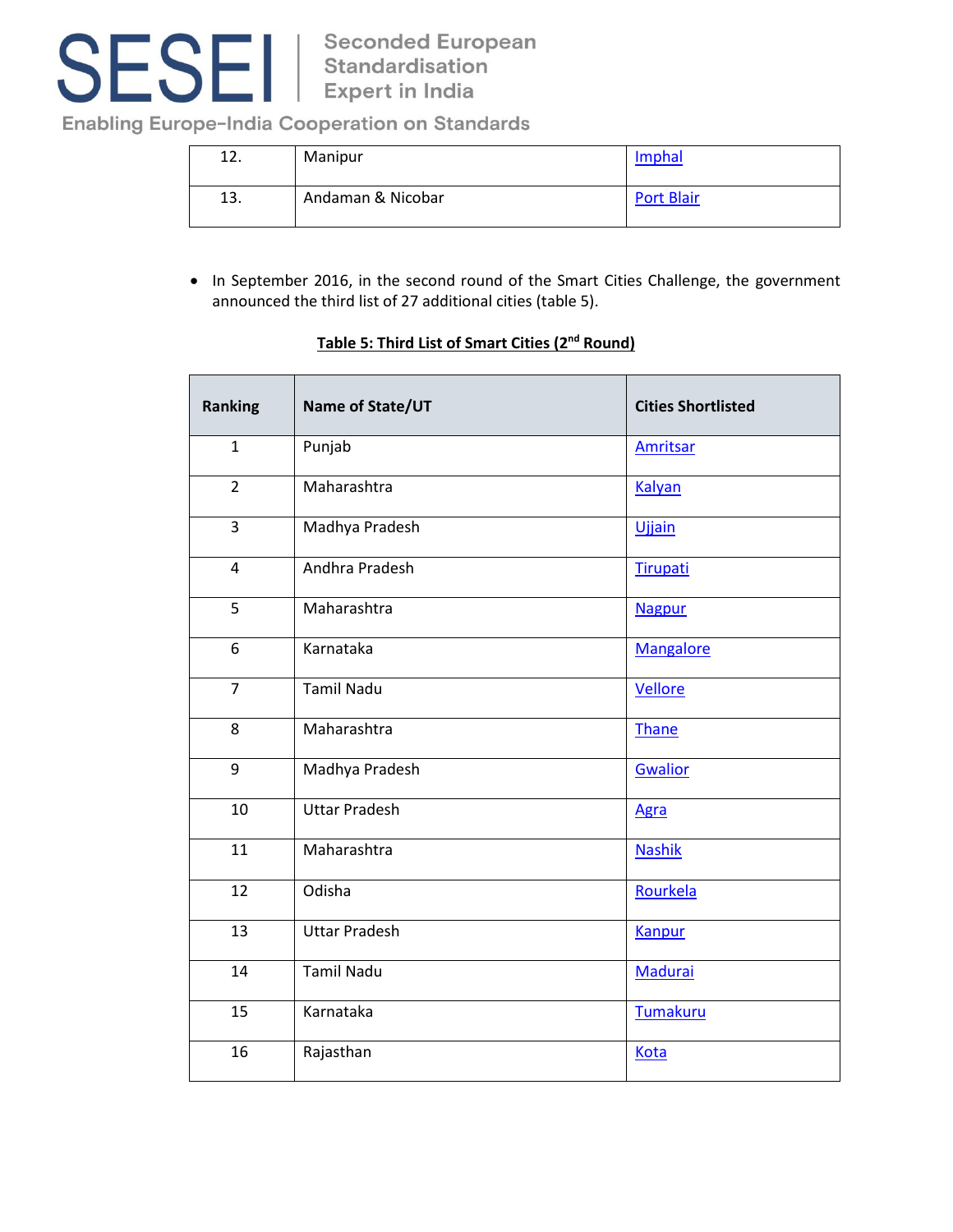**Enabling Europe-India Cooperation on Standards** 

| 17 | <b>Tamil Nadu</b>          | Thanjavur            |
|----|----------------------------|----------------------|
| 18 | Sikkim                     | <b>Namchi</b>        |
| 19 | Punjab                     | Jalandhar            |
| 20 | Karnataka                  | <b>Shimoga</b>       |
| 21 | Tamil Nadu                 | Salem                |
| 22 | Rajasthan                  | <b>Ajmer</b>         |
| 23 | <b>Uttar Pradesh</b>       | <b>Varanasi</b>      |
| 24 | Nagaland                   | Kohima               |
| 25 | Karnataka                  | <b>Hubli-Dharwad</b> |
| 26 | Maharashtra<br>Aurangabad  |                      |
| 27 | Gujarat<br><b>Vadodara</b> |                      |

 In June 2017, 30 cities were added to the list as a part of fourth list of the Smart City Mission (see table 6).

| <b>Ranking</b> | Name of State/UT | <b>City Shortlisted</b> |
|----------------|------------------|-------------------------|
| 1              | Kerala           | Thiruvanathapuram       |
| $\overline{2}$ | Chhattisgarh     | Naya Raipur             |
| 3              | Gujarat          | Rajkot                  |
| 4              | Andhra Pradesh   | Amaravati               |
| 5              | <b>Bihar</b>     | Patna                   |
| 6              | Telangana        | Karimnagar              |
| $\overline{7}$ | <b>Bihar</b>     | Muzaffarpur             |

#### **[Table 6: Fourth List of Smart Cities](http://smartcities.gov.in/upload/595b3028774c6Round%203%20Winning_Cities.pdf) (3rd Round)**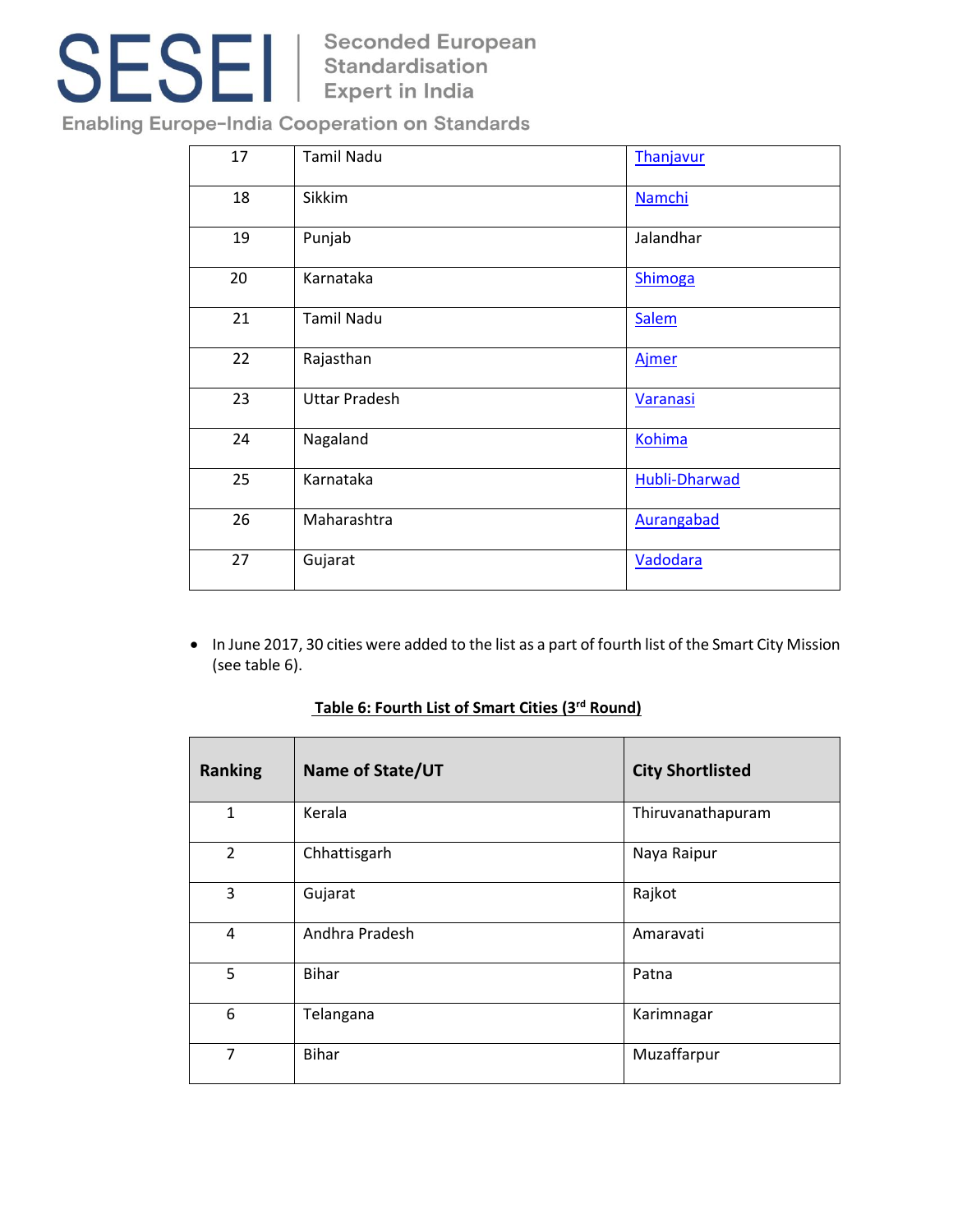| 8  | Puducherry<br>Puducherry          |                  |  |  |
|----|-----------------------------------|------------------|--|--|
| 9  | Gandhinagar<br>Gujarat            |                  |  |  |
| 10 | Jammu & Kashmir                   | Srinagar         |  |  |
| 11 | Madhya Pradesh                    | Sagar            |  |  |
| 12 | Haryana                           | Karnal           |  |  |
| 13 | Madhya Pradesh                    | Satna            |  |  |
| 14 | Karnataka                         | Bengaluru        |  |  |
| 15 | <b>Himachal Pradesh</b><br>Shimla |                  |  |  |
| 16 | Uttarakhand                       | Dehradun         |  |  |
| 17 | <b>Tamil Nadu</b>                 | Tiruppur         |  |  |
| 18 | Maharashtra                       | Pimpri chinchwad |  |  |
| 19 | Chhattisgah                       | Bilaspur         |  |  |
| 20 | Arunachal Pradesh                 | Pasighat         |  |  |
| 21 | Jammu & Kashmir                   | Jammu            |  |  |
| 22 | Gujarat                           | Dahod            |  |  |
| 23 | <b>Tamil Nadu</b><br>Tirunelveli  |                  |  |  |
| 24 | <b>Tamil Nadu</b>                 | Thootukkudi      |  |  |
| 25 | <b>Tamil Nadu</b>                 | Tiruchirapalli   |  |  |
|    |                                   |                  |  |  |
| 26 | <b>UP</b>                         | Jhansi           |  |  |
| 27 | Mizoram                           | Aizawl           |  |  |
| 28 | UP                                | Allahabad        |  |  |
| 29 | UP                                | Aligarh          |  |  |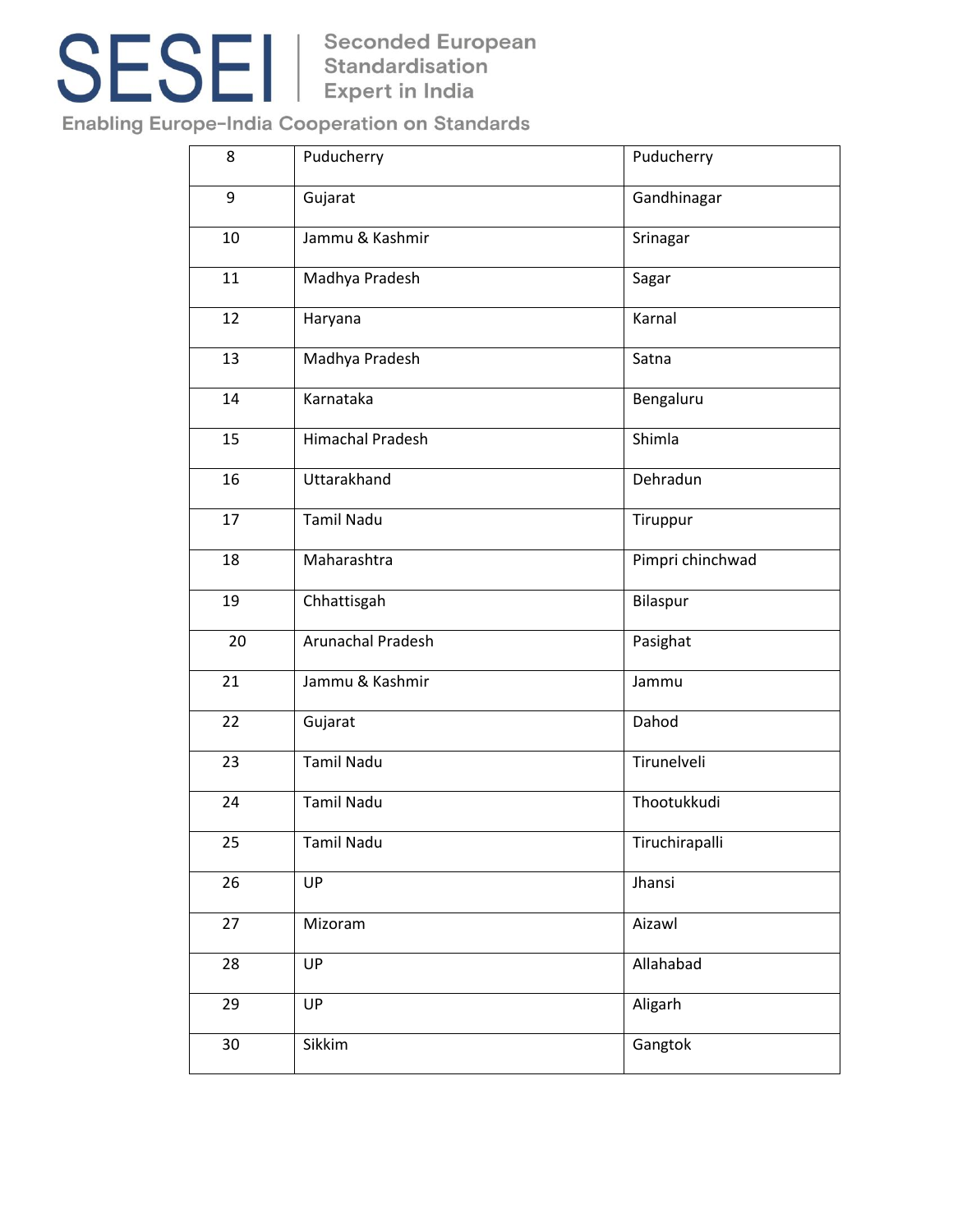### **ESE SERVIS Seconded Europ**<br> **Standardisation**<br>
Expert in India **Seconded European Enabling Europe-India Cooperation on Standards**

 In January 2018, Government had announced the final list of nine smart cities and had kept the slot for the 10th city. In June 2018, Government finally announced the name of last city and with this announcement selection process of 100 smart cities has been completed after city challenge process.

| <b>Ranking</b> | <b>Name of State/UT</b>  | <b>Cities Shortlisted</b> |
|----------------|--------------------------|---------------------------|
| 1              | Dadra & Nagar Haveli     | Silvassa                  |
| $\overline{2}$ | <b>Tamil Nadu</b>        | Erode                     |
| 3              | Daman & Diu              | Diu                       |
| 4              | <b>Bihar</b>             | <b>Biharsharif</b>        |
| 5              | <b>Uttar Pradesh</b>     | <b>Bareilly</b>           |
| 6              | <b>Arunachal Pradesh</b> | Itanagar                  |
| 7              | <b>Uttar Pradesh</b>     | Moradabad                 |
| 8              | <b>Uttar Pradesh</b>     | Saharanpur                |
| 9              | Lakshadweep              | Kavaratti                 |
| 10             | Shillong                 | Meghalaya                 |

#### **Table 7: [Fifth list of smart Cities \(4rth Round\)](http://smartcities.gov.in/upload/5a61d5c1234a4Winning_Cities_Round4.pdf)**

#### <span id="page-19-0"></span>**3.2. Implementation status**

Two and a half years after announcement of the Smart City Mission, 6.4 Percent of the total identified projects have been completed with utilization of just 1.6 percent of the total envisaged investment of Rs. 1,38,730 crore (17.36 billion euro).

Many projects are stuck as local governing bodies are unable to raise money using their own resources. Many cities are also facing resistance in execution of projects as citizens have opposed user charges for services provided under the mission.

[As on 17 January 2018](http://pib.nic.in/newsite/PrintRelease.aspx?relid=175750) there are 2,948 projects worth around Rs. 1.4 crore (17.36 billion euro) are in various stages of implementation under the scheme.

- 189 projects worth Rs. 2,237 crore (280 million euro) have been completed
- Implementation is underway for 495 projects with a cost of Rs. 18,616 crore (2.33 billion euro);
- Tenders have been floated for 277 projects with a cost of Rs.15,885 crore (2 billion euro)
- 1,987 projects worth Rs.1,01,992 crore (12.76 billion euro) are at detailed project report (DPR) stage.

#### **Table 8: The Round wise progress of the 90 Smart Cities is given below:**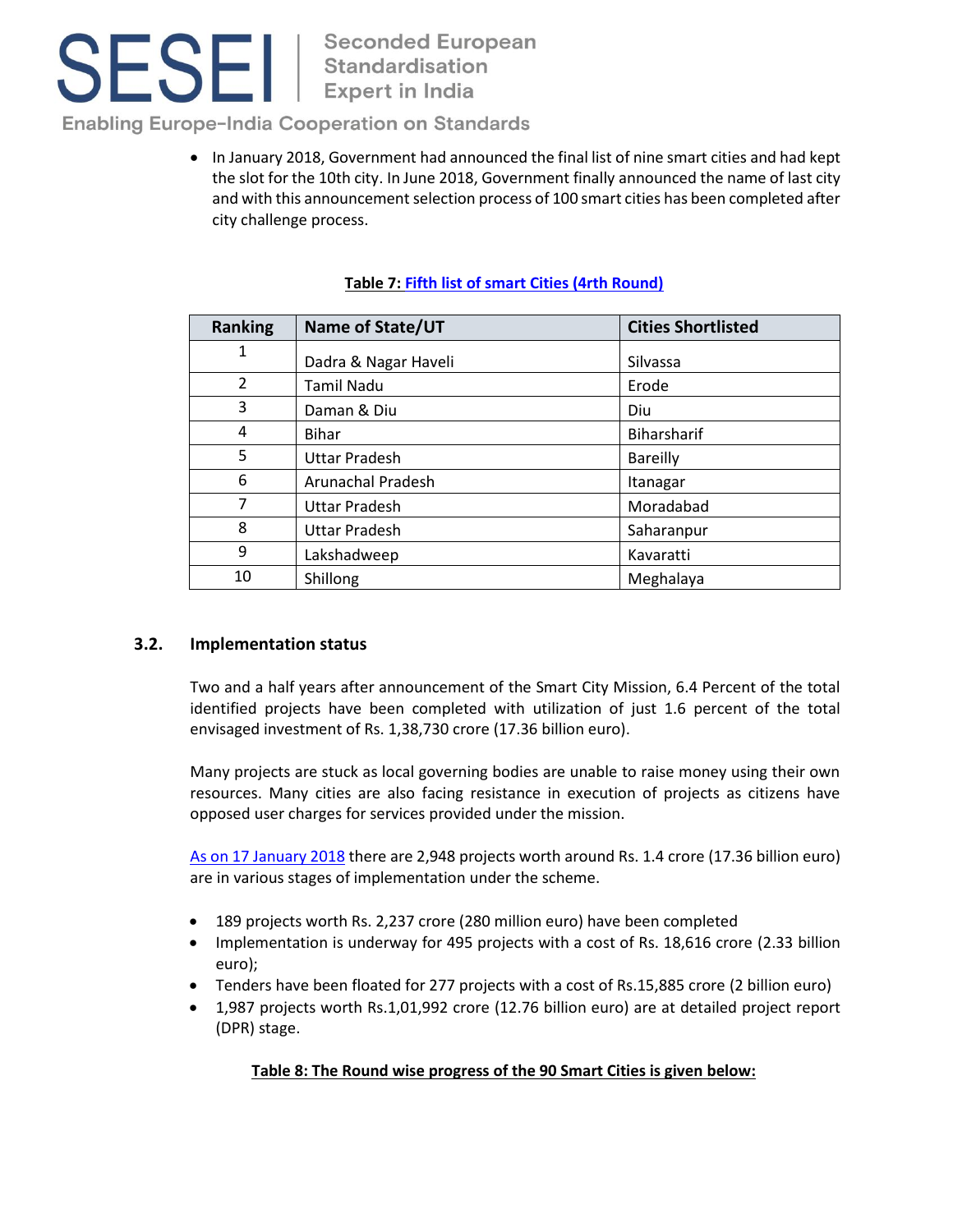### SESE | Seconded Europ **Seconded European Enabling Europe-India Cooperation on Standards**

|                                     |                           | <b>Work Started &amp;</b><br><b>Completed</b>   |                                  |                 | <b>Tender Issued</b>      |                 | <b>Total</b>                 |
|-------------------------------------|---------------------------|-------------------------------------------------|----------------------------------|-----------------|---------------------------|-----------------|------------------------------|
| <b>Round of</b><br><b>Selection</b> | Year of<br>selection      | <b>Projects</b>                                 | Cost (Cr.)<br>(bn euro)          | <b>Projects</b> | Cost (Cr.)<br>(bn euro)   | <b>Projects</b> | Cost (Cr.)<br>(bn euro)      |
| R <sub>1</sub><br>(20 Cities)       | $Jan-16$                  | 367                                             | 11934<br>$(1.5 \text{ bn}$ Euro) | 140             | 8498<br>(1.06 b)<br>euro) | 966             | 46,313<br>(5.80bn euro)      |
| R <sub>2</sub> (40<br>Cities) &     | May and<br>Sept 2016<br>& | 8918<br>317<br>$(1.12 \text{ bn} \text{ euro})$ |                                  | 137             | 7386<br>(0.92 b)          | 1,982           | 92,417<br>(11.57bn euro)     |
| R3 (30<br>Cities)                   | Jun-17                    |                                                 |                                  |                 | euro)                     |                 |                              |
| <b>Total</b><br>(90 Cities)         |                           | 684                                             | 20852<br>$(2.61$ bn euro)        | 277             | 15885<br>(2 bn euro)      | 2948            | 1,38,730<br>(17.36)<br>euro) |

**Source**[: Ministry of Housing & Urban Affairs](http://pib.nic.in/PressReleaseIframePage.aspx?PRID=1517205)

#### <span id="page-20-0"></span>**4. Challenges in Developing and Implementing Smart Cities**

Those states that measure up to the guidelines and nominate cities could get funding of Rs 100 crore (12.5 million euro) per year per city for the next five years. While the funding is a golden chance for states to rejuvenate their urban areas but the Smart Cities Mission still has its own challenges to face. Here are the top 10:

**i. Financing smart cities:** The High Power Expert Committee (HPEC) on Investment Estimates in Urban Infrastructure has assessed a per-capita investment cost (PCIC) of Rs 43,386 (543 euro) for a 20-year period. Using an average figure of 1 million people in each of the 100 smart cities, the total estimate of investment requirements for the smart city comes to Rs 7 lakh crore (87.61 bn euro) over 20 years (with an annual escalation of 10 per cent from 2009-20 to 2014-15). This translates into an annual requirement of Rs 35,000 crore (4.38 bn euro). One needs to see how these projects will be financed as the majority of project need would move through complete private investment or through PPPs (public-private partnership).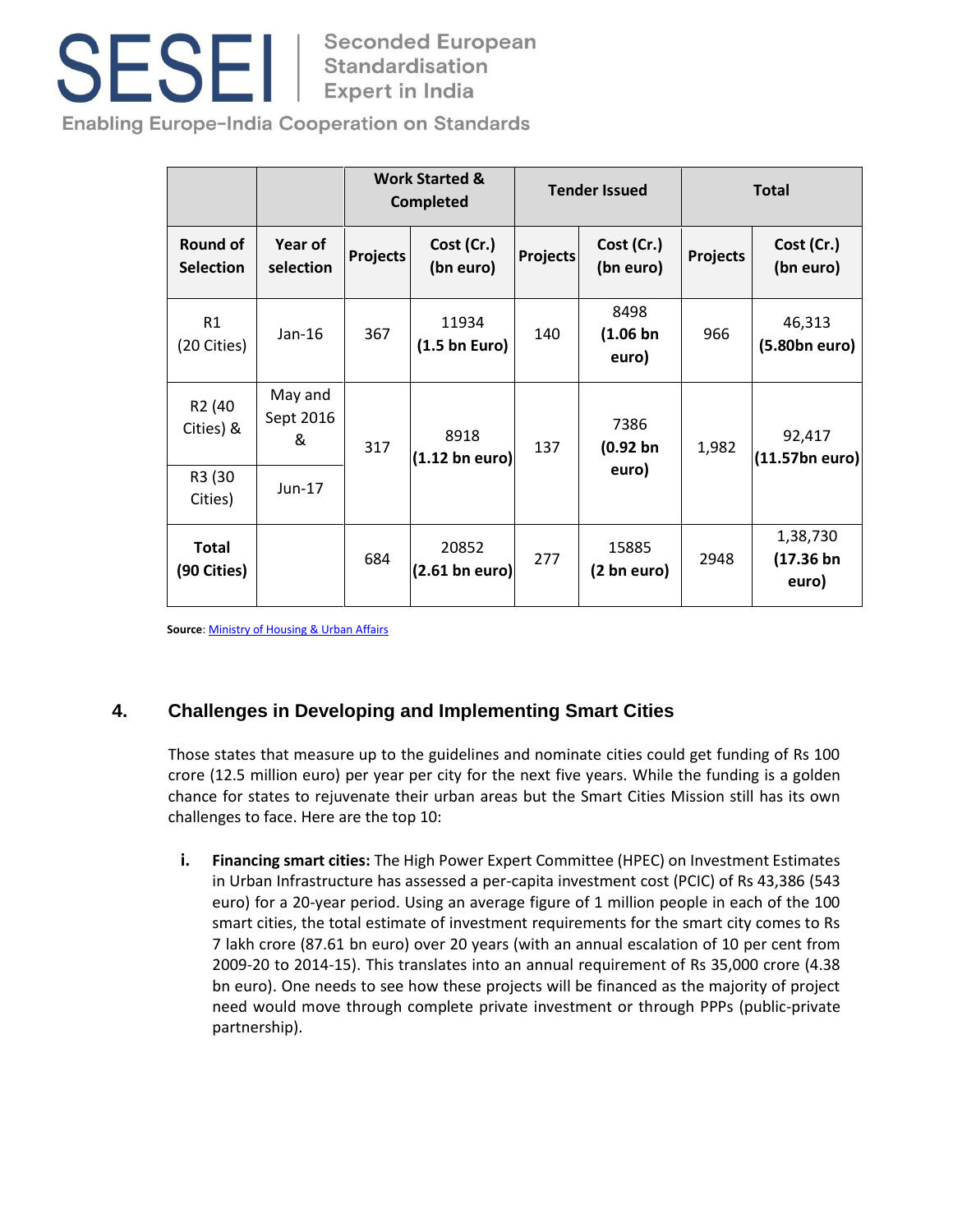## SESE | Seconded European **Enabling Europe-India Cooperation on Standards**

#### **ii. Financial sustainability of ULBs:** Most ULBs are not financially self-sustainable and tariff levels fixed by the ULBs for providing services often do not mirror the cost of supplying the same. Even if additional investments are recovered in a phased manner, inadequate cost recovery will lead to continued financial losses.

- **iii. Availability of master plan or city development plan:** Most of our cities don't have master plans or a city development plan, which is the key to smart city planning and implementation and encapsulates all a city needs to improve and provide better opportunities to its citizens. Unfortunately 70-80 per cent of Indian cities don't have one.
- **iv. Retrofitting existing legacy city infrastructure to make it smart:** There are a number of latent issues to consider when reviewing a smart city strategy. The most important is to determine the existing city's weak areas that need utmost consideration, e.g. 100-per-cent distribution of water supply and sanitation. The integration of formerly isolated legacy systems to achieve citywide efficiencies can be a significant challenge.
- **v. Technical constraints of ULBs:** Most ULBs have limited technical capacity to ensure timely and cost-effective implementation and subsequent operations and maintenance owing to limited recruitment over a number of years along with inability of the ULBs to attract best of talent at market competitive compensation rates.
- **vi. Three-tier governance:** Successful implementation of smart city solutions needs effective horizontal and vertical coordination between various institutions providing various municipal amenities as well as effective coordination between central government (MoUD), state government and local government agencies on various issues related to financing and sharing of best practices and service delivery processes.
- **vii. Providing clearances in a timely manner:** For timely completion of the project, all clearances should use online processes and be cleared in a time-bound manner. A regulatory body should be set up for all utility services so that a level playing field is made available to the private sector and tariffs are set in a manner that balances financial sustainability with quality.
- **viii. Dealing with a multivendor environment:** Another major challenge in the Indian smart city space is that (usually) software infrastructure in cities contains components supplied by different vendors. Hence, the ability to handle complex combinations of smart city solutions developed by multiple technology vendors and its networking becomes very significant.
- **ix. Capacity building programme:** Building capacity for 100 smart cities is not an easy task and most ambitious projects are delayed owing to lack of quality manpower, both at the centre and state levels. In terms of funds, only around 5 per cent of the central allocation may be allocated for capacity building programs that focus on training, contextual research, knowledge exchange and a rich database. Investments in capacity building programs have a multiplier effect as they help in time-bound completion of projects and in designing programs, developing faculty, building databases as well as designing tool kits and decision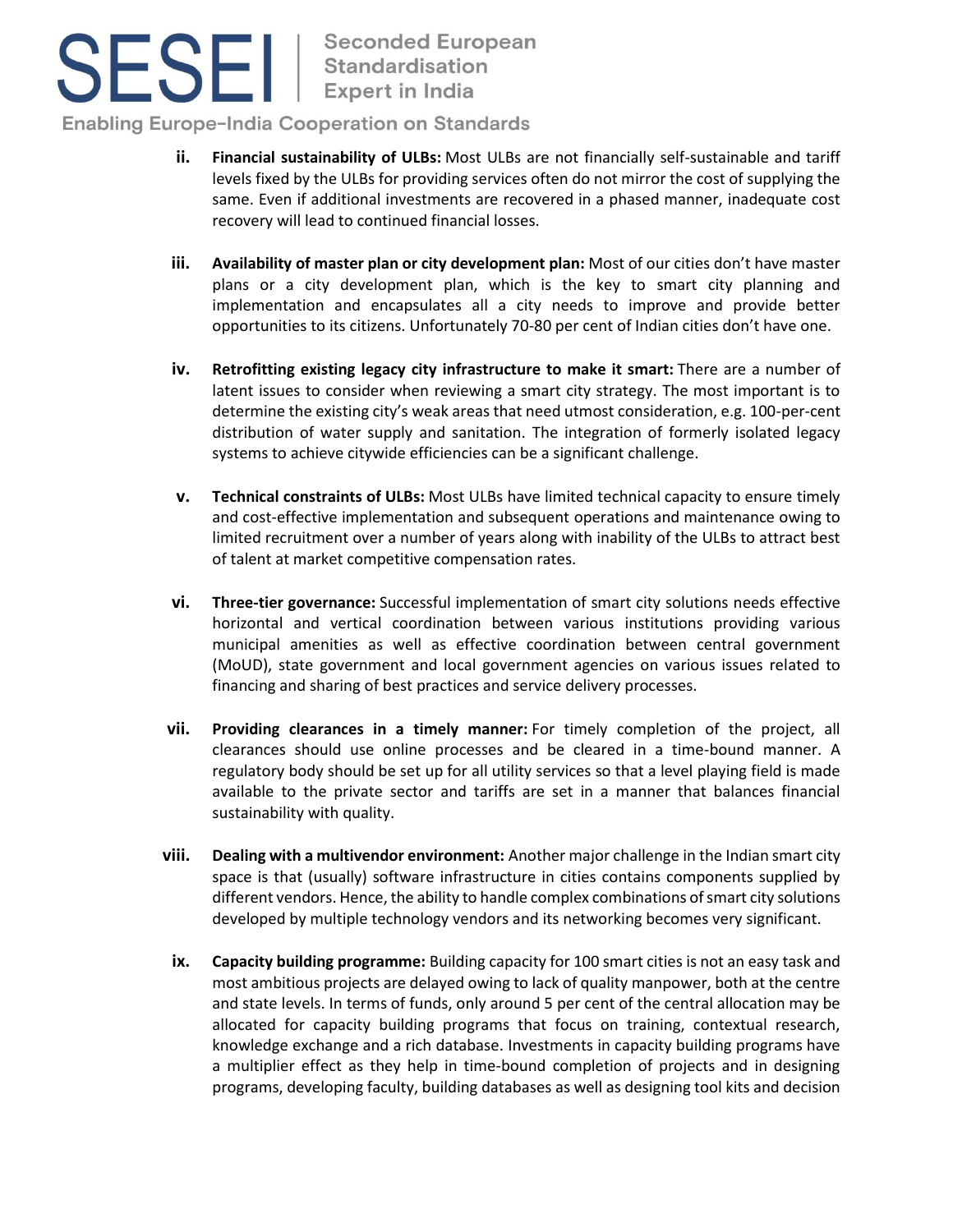### **SEI** Seconded Europ<br>
Standardisation<br>
Expert in India **Seconded European Enabling Europe-India Cooperation on Standards**

support systems. As all these have a lag time, capacity building needs to be strengthened right at the beginning.

**x. Reliability of utility services:** For any smart city in the world, the focus is on reliability of utility services, whether it is electricity, water, telephone or broadband services. Smart cities should have universal access to electricity 24×7; this is not possible with the existing supply and distribution system. Cities need to shift towards renewable sources and focus on green buildings and green transport to reduce the need for electricity.

#### <span id="page-22-0"></span>**5. Smart Cities: Technological instruments and Role of IoT/M2M**

There are several technological instruments are available that facilitate the development of a Smart City. These are:

#### <span id="page-22-1"></span>**5.1. Use of Clean Technologies**

As per the **World Health Organization** (WHO) report, Indian cities are amongst the most polluted in the world, creating severe health hazards. The trend needs to be reversed by promoting the use of clean technologies that harness renewable materials and energy sources and have a lower smaller environmental footprint. In smart cities buildings, transport and infrastructure should be energy efficient and environmentally benign.

#### <span id="page-22-2"></span>**5.2. Use of Information and Communication Technology (ICT)**

The extensive use of ICT is a must and only this can ensure information exchange and quick communication. Most services will need to be ICT enabled, and this often helps reduce the need for travel. The ability to shop on-line or book tickets online or converse online are very powerful ways of reducing the need for travel, thereby reducing congestion, pollutants and energy use.

#### <span id="page-22-3"></span>**5.2.1. Role of IoT/M2M in Smart cites**

As per Brocade's George Chacko, "The 100 Smart Cities project, aimed at helping transform India into a country of digitally connected cities, is offering immense opportunities to IT companies. IoT and machine to Machine(M2M) will play key roles in the evolution of the Smart Cities.M2M establishes intelligent communication between IoT devices, providing online data gathering, remote control and process automation. They can report on the status of IoT devices and sensors being monitored via the internet and enable intelligent, real time decisionmaking for an array of services, such as traffic lights, parking and energy usage. It is rightly considered as a horizontal layer in the smart city framework rather than one of the pillars which means sustainable Smart City will have forms of Smart Energy, Smart Transportation, Smart Data, Smart ICT infrastructure, Smart Parking, Smart governance and Smart Waste Management and all of this will ride on M2M & IOT.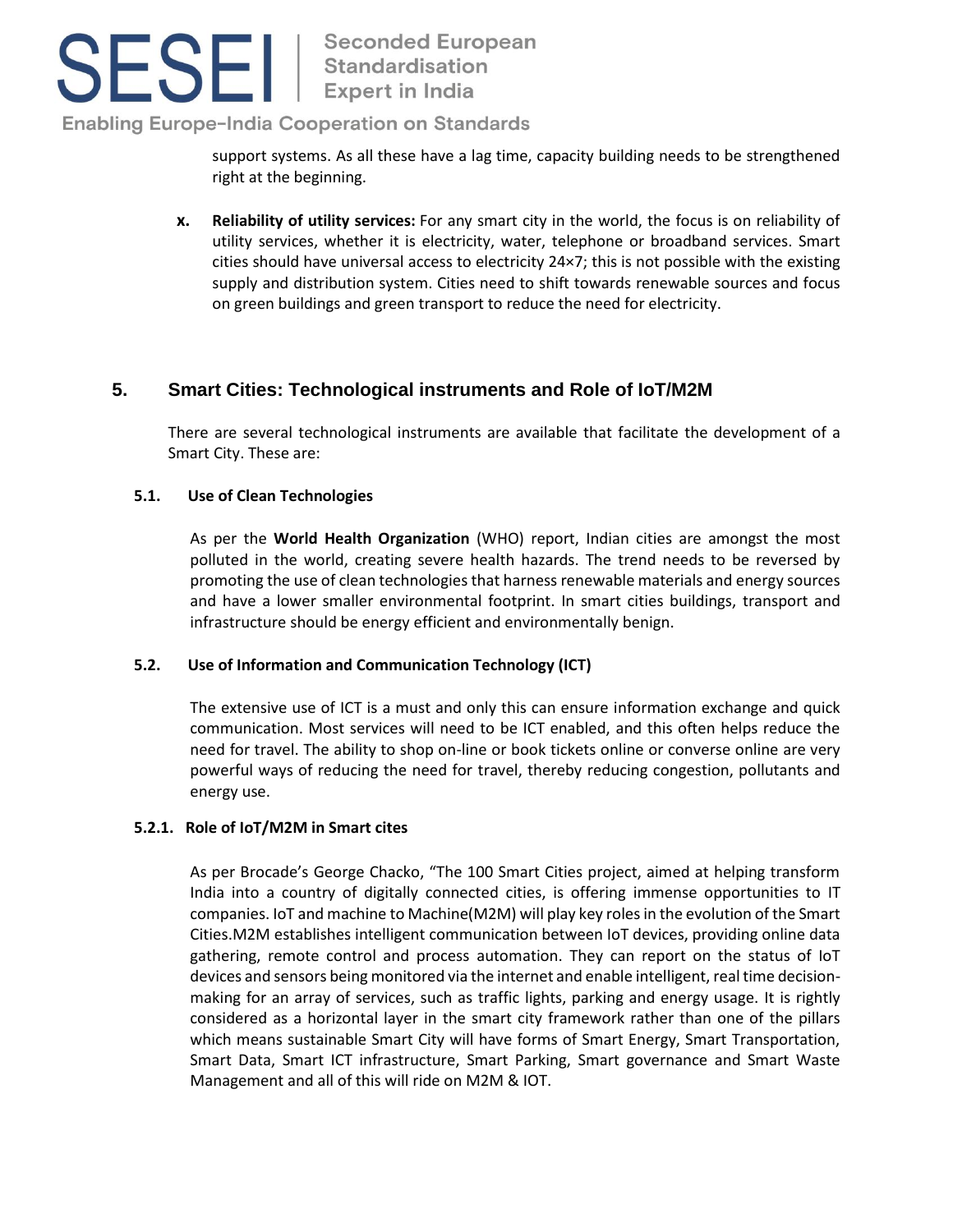## SESI Seconded European<br>
ESEI | Standardisation<br>
Expert in India **Enabling Europe-India Cooperation on Standards**

- I. **Smart Energy**: Smart energy provides deep insights about overall power consumption by buildings, commercials and residential. It helps in designing and executing various strategies to cut down power consumption. These days, few of the cities are using smart grids and smart streets. Even, smarts meters are also installed in the homes. Integration of IoT helps cities in optimizing power production, improving grid management, and providing effective distribution of energy production. On the other hand, the smart grid allows businesses to improve data capture, grid modernization, outage detection, field operations and disaster recovery techniques.
- **II. Smart Transportation:** It helps in reducing the traffic, easy movement of goods, and travel management for people. For example; smart traffic systems help citizens by reducing the chances of road accidents. Additionally, it also helps in avoiding traffic jams, reducing pollution, and promoting a healthier life.
- **III. Smart Data:** Smart city collects the massive data related to various amenities used by the population. It allows to analyze the data quickly and has useful customer insights. Install the data on a portal and publish it at an online platform, these data can be utilized for predictive analysis to define future patterns.
- **IV. Device Connectivity:** The concept of smart city is based on the IoT devices. Sensors embedded into IoT devices collect the useful data that can be analyzed to gain relevant insights. With the support of IoT, complex city systems can exchange and manage the information quickly in real-time. Integration of data analytics with the system enables to minimize unintended consequences and accidents.
- **V. Data Mobility:** In order to build a smart city, seamless movement of data amongst several administrative and municipal systems is highly essential. As data is moving freely amongst the systems, it raises security, intellectual property, and privacy issues. Governments and enterprises should adopt revolutionary trends to plan out their legal technology needs and public policy.
- **VI. Smart Infrastructure:** Smart infrastructure offers big data analytics that helps in better planning and proactive maintenance for future. For example; you can prevent health issues growing due to water through real-time testing of lead content in the water supply. To collect the data, a smart infrastructure needs integration of big data, IoT, and various other technologies. Using the data, you can make future administrative changes.
- **VII. Smart Parking:** Smart parking enables the city to earn a higher profit by utilizing the same parking space frequently. The spaces can be utilized up to their fullest capacity. It also boosts the number of bucks.
- **VIII. Smart Waste Management:** Implementation of smart waste management solution enables cities to reduce operational costing by installing sensors inside the bins. It helps in monitoring the level of trash in each bin. Bins can be emptied only when they are full. So, there is no need to follow any standardize process to collect the waste from bins frequently.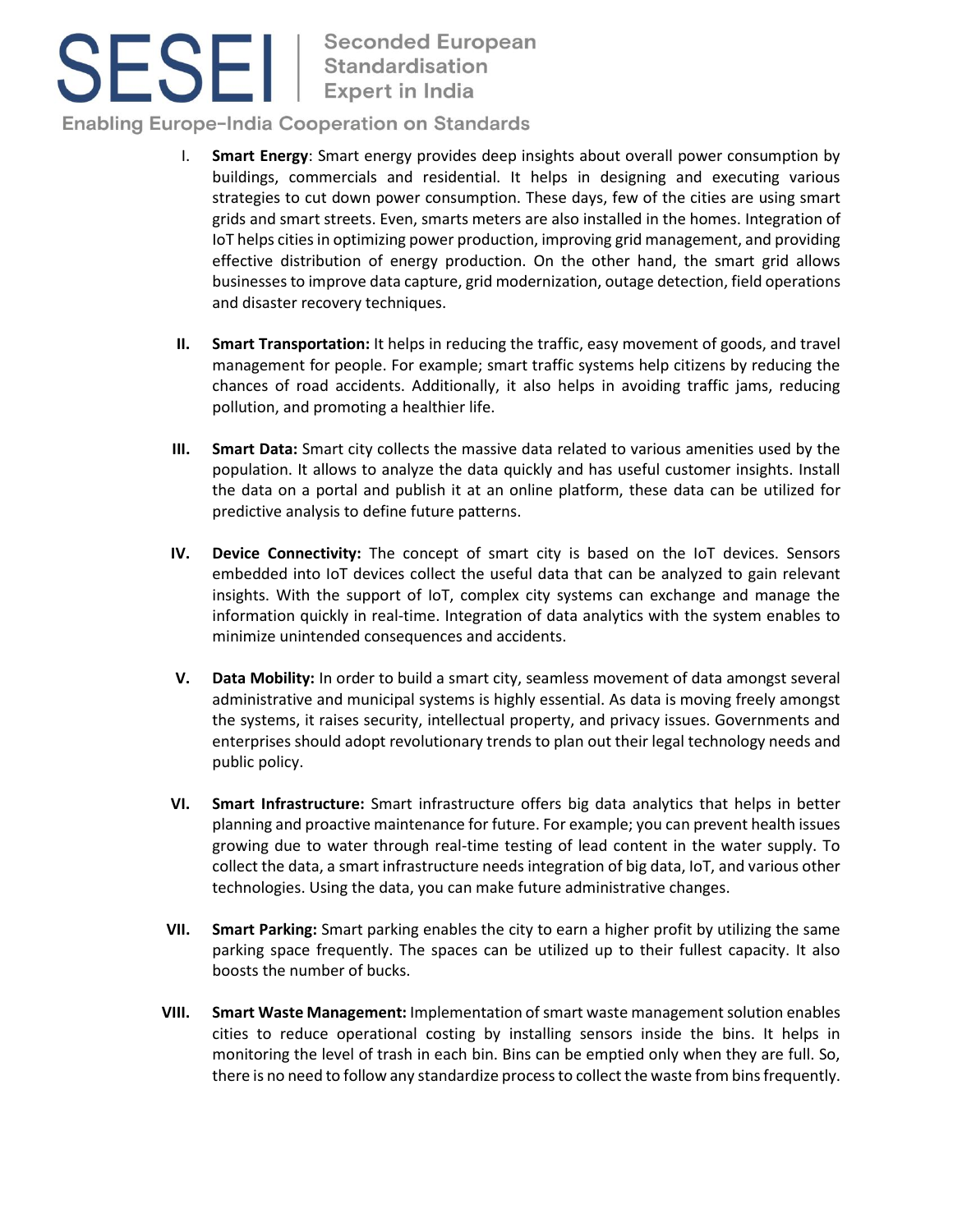## $\left\{ \text{SE} \right\}$  Seconded European **Enabling Europe-India Cooperation on Standards**

When the bins are full, the respective department will get notifications through the sensors. Waste collecting truck can empty the bin. This project reduces the number of waste collecting vehicles on the street on average. It obviously reduces the traffic and fuel cost.

- **IX. Smart Lighting:** Decrease electricity consumption using the smart lighting. Intelligent lighting control can contain dimming lights on streets without traffic and pedestrians. Many times, smart lighting systems are equipped with central management software that tracks usage and leads to maintenance efficiency.
- **X. Smart Governance:** The existing Government setup in the Urban Local Bodies (ULBs) is rather fragmented with each department working in silos. The result of this is lack of coordination which is reflected in the form of poor services to the citizens. Therefore, for cities to become smart, it is essential that the governance structure is also smart. Therefore, ULBs would need to make effective use of ICTs in public administration to connect and coordinate between various departments. This combined with organizational change and new skills would improve public services and strengthen support to public. This will mean the ability to seek and obtain services in real time through online systems and with rigorous service level agreements with the service providers.

It is also pertinent to mention that State-run telecom research and development (R&D) company C-DoT (Centre for Development of Telematics) has successfully built and demonstrated world's first open standards-based machine to machine (M2M) communications platform. Backed by oneM2M, a worldwide standards initiative for a common M2M application, the indigenous solution is designed to open up the M2M space which is still in its infancy in a country like India. C-DoT through its department of telecom (MoC) has approached MoUD for the adoption of this standards-compliant open M2M platform for ambitious Smart City deployments.

#### <span id="page-24-0"></span>**6. Smart City Mission: Convergence with other Government Schemes**

Comprehensive development occurs in areas by integrating the physical, institutional, social and economic infrastructure. Many of the sectoral schemes of the Government converge in this goal, although the path is different. There is a strong complementarity between the Atal Mission for Rejuvenation and Urban Transformation [\(AMRUT\)](https://india.gov.in/atal-mission-rejuvenation-and-urban-transformation-amrut) and Smart Cities Mission in achieving urban transformation. While [AMRUT](https://india.gov.in/atal-mission-rejuvenation-and-urban-transformation-amrut) follows a project-based approach, the [Smart Cities Mission](https://india.gov.in/smart-cities-mission-portal-ministry-urban-development) follows an area-based strategy.

Similarly, great benefit can be derived by seeking convergence of other Central and State Government Programs/Schemes with the Smart Cities Mission. At the planning stage itself, cities must seek convergence in the SCP with [AMRUT,](http://amrut.gov.in/) [Swachh Bharat Mission \(SBM\),](http://swachhbharaturban.gov.in/) [National Heritage](http://spaenvis.nic.in/index1.aspx?lid=1709&linkid=486&langid=1&mid=1)  [City Development and Augmentation Yojana \(HRIDAY\),](http://spaenvis.nic.in/index1.aspx?lid=1709&linkid=486&langid=1&mid=1) [Digital India,](https://india.gov.in/spotlight/digital-india-programme-digitally-empowered-society-and-knowledge-economy) [Skill development,](http://www.skilldevelopment.gov.in/nationalskilldevelopmentcorporation.html) [Housing](http://www.pmindia.gov.in/en/news_updates/housing-for-all-by-2022-mission-national-mission-for-urban-housing/)  [for All,](http://www.pmindia.gov.in/en/news_updates/housing-for-all-by-2022-mission-national-mission-for-urban-housing/) [construction of Museums](https://indiaculture.nic.in/museum-grant-scheme) funded by the Culture Department and other programs connected to social infrastructure such as Health, Education and Culture.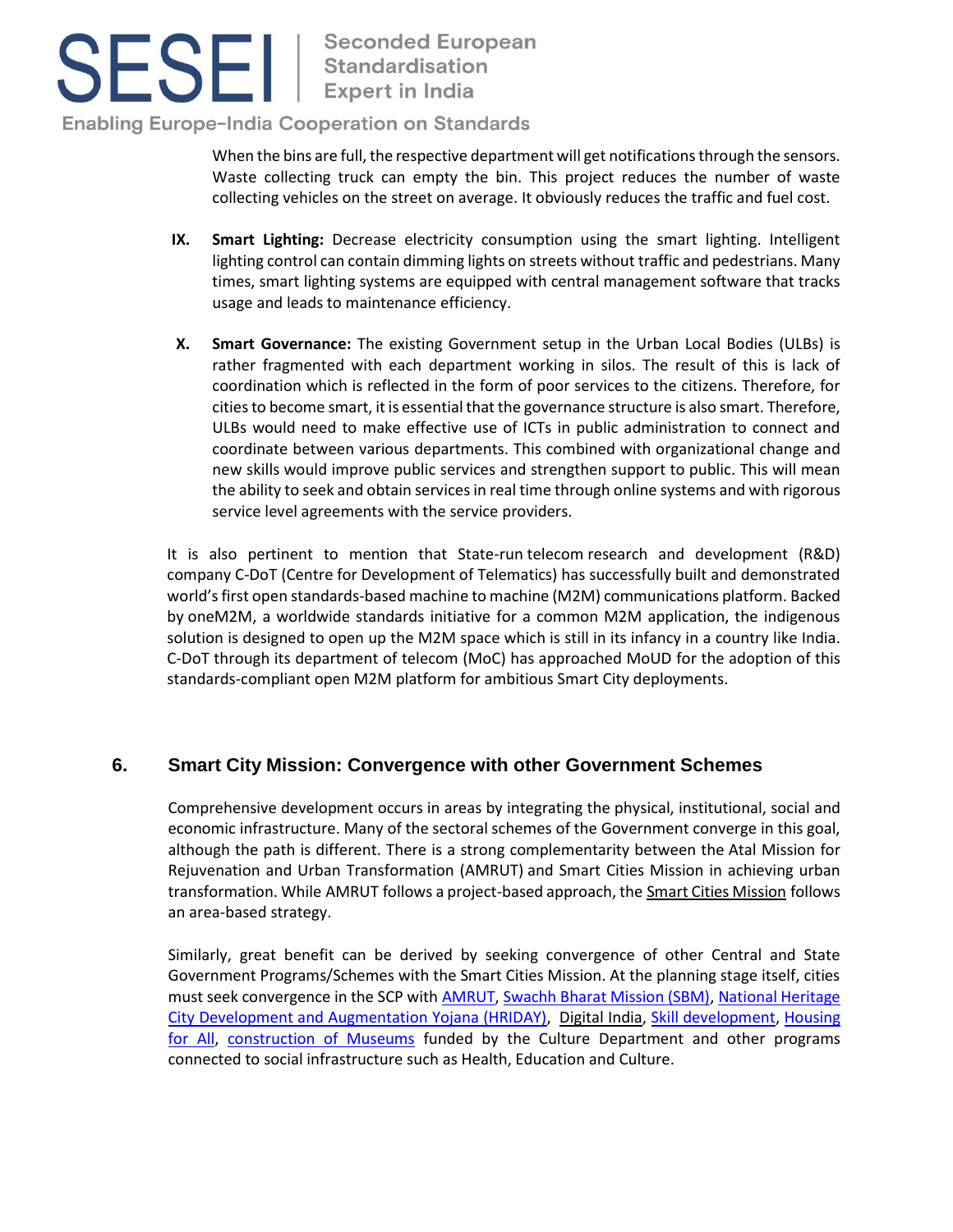## **SESPERSE SECONDER SECONDER STANDARD Standardisation**<br>Expert in India **Enabling Europe-India Cooperation on Standards**

#### **In this report we have briefly described AMRUT, HARIDAY and Swachh Bharat Mission as below:**

#### **6.1. Atal Mission for Rejuvenation and Urban Transformation (AMRUT)**

<span id="page-25-0"></span>The Atal Mission for Rejuvenation and Urban Transportation (AMRUT) scheme, launched on 25th June 2015, is aimed at providing basic services to households and build amenities in cities to improve the quality of life, especially the poor and the disadvantaged. AMRUT focuses on ensuring water supply, sewerage and septage management, storm water drainage, urban transport and availability of green and open spaces, reform management and support, and capacity building. This Mission will be implemented in 500 cities and towns each with a population of 100,000 and above, some cities situated on stems of main rivers, a few capital cities and important cities located in hilly areas, islands and tourist areas. The total outlay for AMRUT is Rs. 50,000 crore (6.26 billion euro) for five years from FY 2015-16 to FY 2019-20. The project fund will be divided among States/UTs at the beginning of each year. The Central Assistance (CA) for the projects will be in three installments of 20:40:40 of the approved cost.

**For more information please [click here](http://mohua.gov.in/cms/amrut.php)**

- **<http://mohua.gov.in/cms/amrut.php>**

#### <span id="page-25-1"></span>**6.2. Heritage City Development and Augmentation Yojana (HRIDAY)**

The Ministry of Housing and Urban Affairs (MoHUA), Government of India, launched the National Heritage City Development and Augmentation Yojana (HRIDAY) scheme on 21st January, 2015, with a focus on holistic development of heritage cities. The scheme aims to preserve and revitalise soul of the heritage city to reflect the city's unique character by encouraging aesthetically appealing, accessible, informative & secured environment. With a duration of 4 years (Completing in November, 2018) and a total outlay of INR 500 Crores(0.063 bn euro), the Scheme is being implemented in 12 identified Cities namely, Ajmer, Amaravati, Amritsar, Badami, Dwarka, Gaya, Kanchipuram, Mathura, Puri, Varanasi, Velankanni and Warangal. The scheme is implemented in a mission mode. The Scheme supports development of core heritage infrastructure projects which shall include revitalization of urban infrastructure for areas around heritage assets identified / approved by the Ministry of Culture, Government of India and State Governments. These initiatives shall include development of water supply, sanitation, drainage, waste management, approach roads, footpaths, street lights, tourist conveniences, electricity wiring, landscaping and such citizen services.

#### For more information please **click here**

- **<http://mohua.gov.in/cms/hariday.php>**

#### <span id="page-25-2"></span>**6.3. Swachh Bharat Mission (SBM)**

**Swachh Bharat Abhiyan (SBA) or Swachh Bharat Mission (SBM) or Clean India Mission** is a campaign that was launched on 2 October 2014 that aims to clean up the streets, roads and infrastructure of India's cities, smaller towns, and rural areas. The objectives of Swachh Bharat include eliminating open defecation through the construction of household-owned and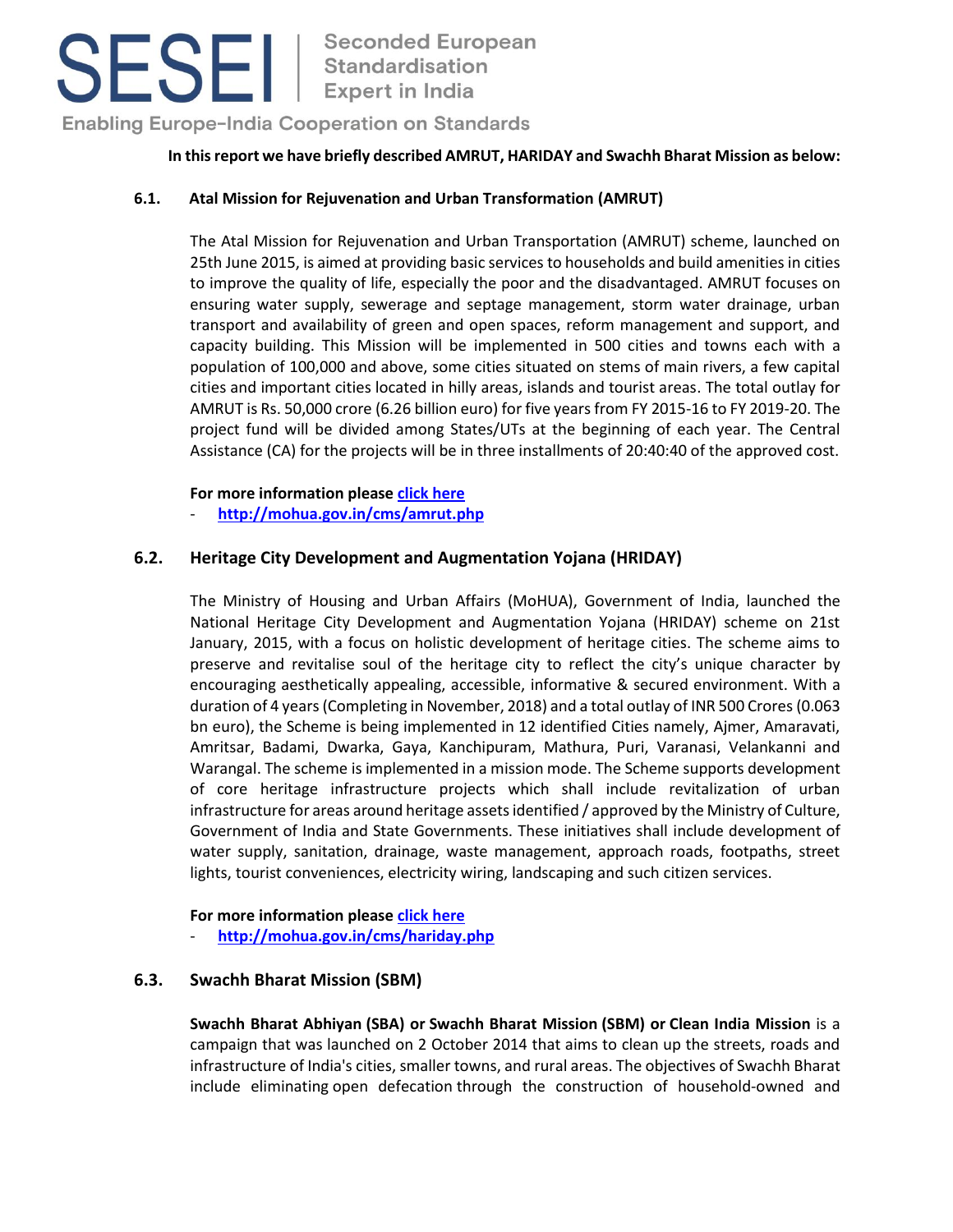### **SEI** Seconded Europ<br>
Standardisation<br>
Expert in India **Seconded European Enabling Europe-India Cooperation on Standards**

community-owned toilets and establishing an accountable mechanism of monitoring toilet use. Run by the Government of India, the mission aims to achieve an Open-Defecation Free (ODF) India by 2 October 2019, the 150th anniversary of the birth of Mahatma Gandhi, by constructing 12 million toilets in rural India at a projected cost of ₹1.96 lakh crore (24.53 bn euro).

**For more information please click [here](http://mohua.gov.in/cms/swachh-bharat-mission.php)**

- **<http://mohua.gov.in/cms/swachh-bharat-mission.php>**

#### <span id="page-26-0"></span>**7. Liveability Index Programme commenced by MoUD to support smart city**

The Ministry of Urban Development developed a set of **[liveability standards for cities](http://smartcities.gov.in/upload/uploadfiles/files/LiveabilityStandards.pdf)** which was launched in June 2017 with an objective of developing these standards to generate a liveability index and rate cities against these standards to facilitate a competitive environment amongst cities and result in systematic improvement in the quality of life of citizens.

**Subsequently, the Ministry of Housing and Urban affairs (MoHUA)** launched the Liveability index based on the livability standards to rate 116 Indian cities including the 99 smart cities already identified, state capitals, and cities with 1 million-plus population. The index is set of indicators to assess the liveability standards in cities. It will assess cities on comprehensive set of 79 parameters. Marks scored will decide the quantum of incentive. These 79 parameters (57 core indicators and 22 supporting indicators) are based on four broad pillars: physical (weightage 45%), institutional (25%), social (25%) and economic (5%).

#### **These parameters will include:**

- Local governance
- Economic condition
- Education & Employment
- Health Safety and Security
- Availability of open spaces
- Water and Power supply
- Pollution level etc.

The cities, which together account for a total population of 134 million people, will be ranked in order of the quality of life they offer. It would be funded by the World Bank, and the assessment would be of relative nature, with the 116 cities graded against each other.

The rating will help cities attain a liveable city status, get them more investments and improve tourism. It will also serve as a knowledge base for taking policy decisions and for planning. The index marks shift to data driven approach to urbanisation and promote competitive spirit among cities. These indicators are organised in 15 distinct 'Categories', designed for measuring various institutional, social, economic and physical aspects that affect the quality of life of citizens and determine the 'Liveability' of a city.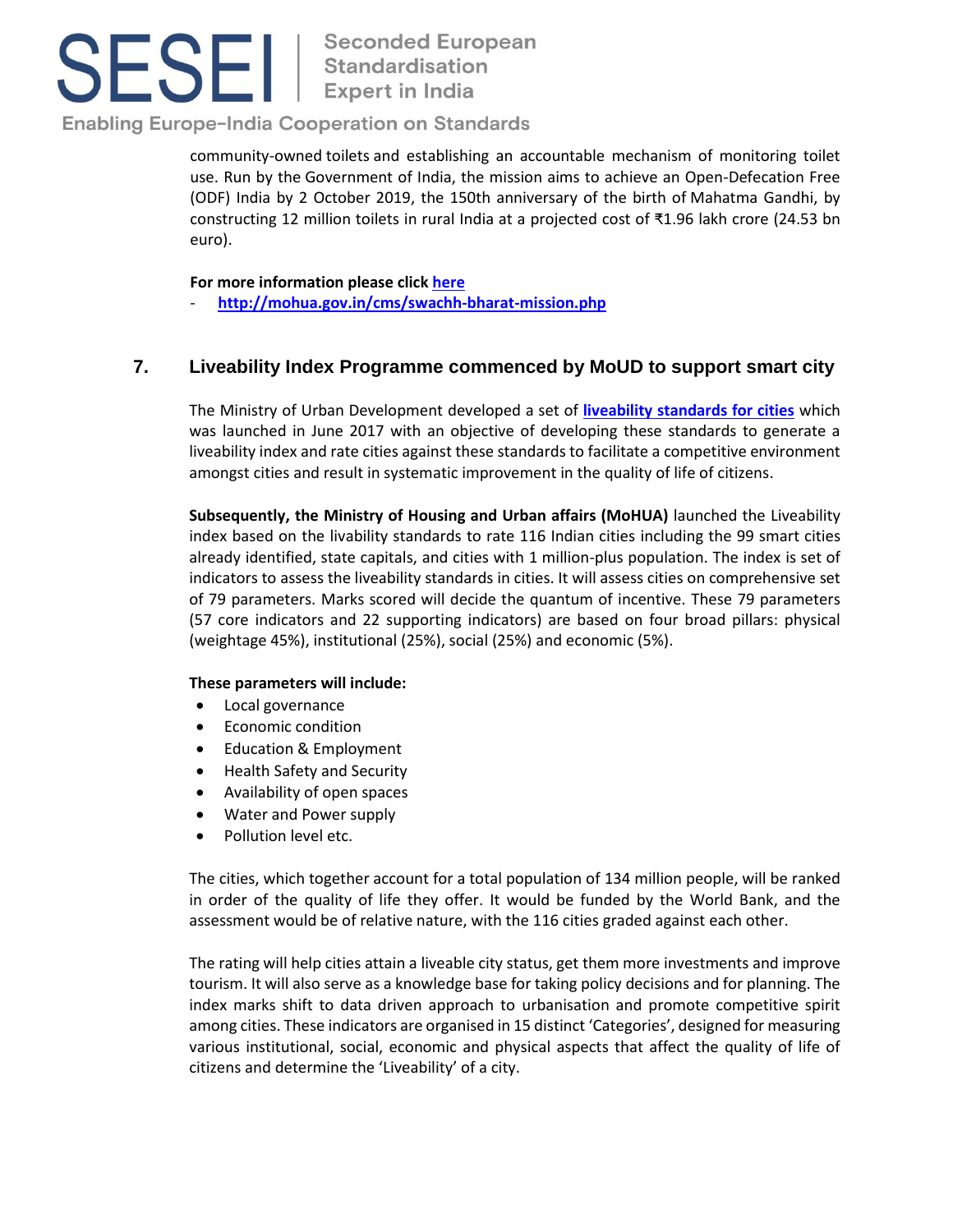## **SESPERSE SECONDER SECONDER STANDARD Standardisation**<br>Expert in India **Enabling Europe-India Cooperation on Standards**

The ministry has decided to involve the **Economist Intelligence Unit (EIU),** which brings out an annual liveability index of cities across the world, for the purpose. Currently, the EIU's 'Global Liveability Ranking' for 140 cities includes only two Indian cities — Mumbai and Delhi. As per the 2015 index, both cities fare poorly, with Delhi at 100th spot and Mumbai at 115th. The ranking is based on parameters like stability, healthcare, culture, environment, education and infrastructure.

#### **For more information please click [here](http://smartcities.gov.in/upload/uploadfiles/files/LiveabilityStandards.pdf)**

- **<http://smartcities.gov.in/upload/uploadfiles/files/LiveabilityStandards.pdf>**

#### <span id="page-27-0"></span>**8. Standardization bodies & other related work**

#### <span id="page-27-1"></span>**8.1. Ministry of Electronics and Information Technology (Meity)**

Ministry of Electronics and Information Technology (Meity) is responsible for formulation of National policies, regulations and guidelines in the field of Electronics and IT in India. Currently it is driving some of the most challenging initiatives to bring the Nation at par with Developed Nations. Some of the crucial initiatives being:

- E-Governance
- Digital India
- Cyber Security
- Standards, Testing, Quality and Certification in Electronics and IT products, systems and solutions

Meity is working very closely with MoHUA and Industry to support the Smart City initiatives by providing guidance on relevant standards, policies and Innovation & R&D support to realize th[e Smart City Mission](http://smartcities.gov.in/content/innerpage/strategy.php) and empower the citizens.

#### **For more info please click [here](http://meity.gov.in/home)**

- **<http://meity.gov.in/home>**

#### <span id="page-27-2"></span>**8.2. Ministry of Communication (MoC)**

Ministry of Communication is responsible for formulation National policies, regulation and guidelines in Telecommunication in India. The technical wing of the MoC is Telecom Engineering Centre (TEC). TEC, in its M2M Working groups has been working to review the telecom aspects of Smart Cities and has been releasing reports addressing various vertical and horizontal aspects of telecommunication relevant to Smart City, Smart infrastructure, M2M/IoT paradigms.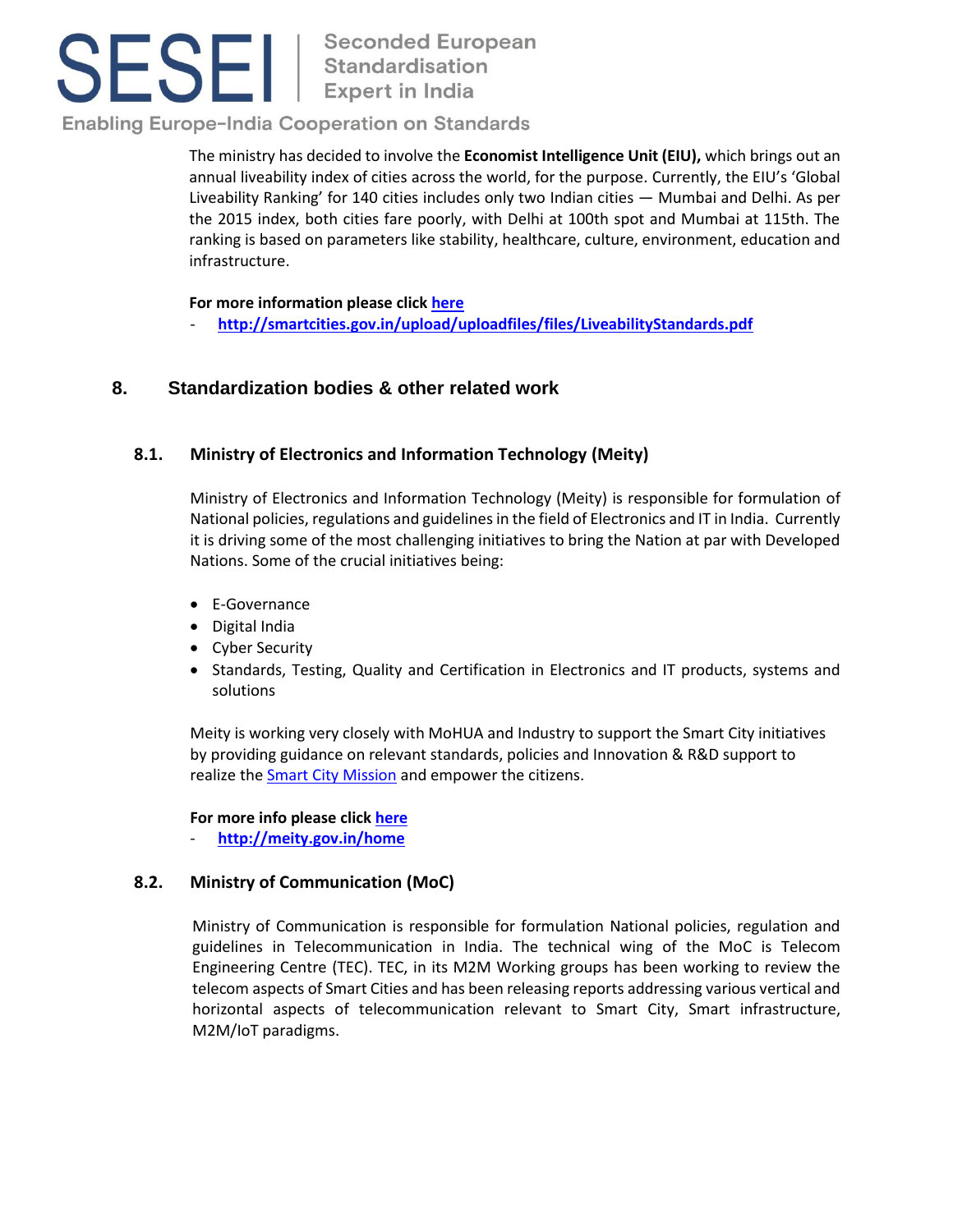### SEI Seconded Europ **Seconded European Enabling Europe-India Cooperation on Standards**

Department of communication (DoC) is also responsible for all matters relating to Centre for Development of Telematics (C-DOT). C-DOT has developed CCSP(C-DOT Common Service Platform), the oneM2M standards compliant common service platform which can be deployed on any off-the-shelf generic server platforms or cloud infrastructure. The business application providers can deploy their oneM2M compliant applications in either co-located infrastructure or on any public or private cloud. Using the CCSP platform from C-DOT, the smart cities can reap all the benefits of using a standards compliant horizontal service layer and thus be more efficient, economical and future proof. Along with the CCSP C-DOT has also developed various oneM2M indigenously designed hardware nodes like ADN (Application Dedicated Node), ASN (Application Service Node) and MN (Middle node). To effectively showcase the strength of the platform, C-DOT has also developed various applications like Smart Living, Smart Street Light, Carbon Footprint Monitoring Application and Power Monitoring which are fully oneM2M compliant. C-DOT has also participated in two international interoperability events where the CCSP and the ADN were tested for interoperability with many other oneM2M compliant nodes from various international organizations like Interdigital, Herit, Huawei, HPE, NTT, KETI, LAAS-CNRS etc. C-DOT also participated in the conformance testing with ETSI[. Read more](http://pib.nic.in/newsite/PrintRelease.aspx?relid=161171)

**For more information about DoT/MoC please clic[k here](http://www.dot.gov.in/) (http://www.dot.gov.in/) and M2M/IoT technical reports released by TEC are availabl[e here](http://www.tec.gov.in/technical-reports/) [\(http://www.tec.gov.in/technical-reports/\)](http://www.tec.gov.in/technical-reports/)** 

#### <span id="page-28-0"></span>**8.3. Telecommunications Standards Development Society, India (TSDSI)**

TSDSI is the government recognized body working on ICT including M2M standards. It aims at developing and promoting research based India-specific requirements, standardizing solutions for meeting these requirements, contributing to global standardization in the field of telecommunications, maintaining the technical standards and other deliverables of the organization and safe-guarding the related IPR. TSDSI WG published reports on M2M/IoT given below:

#### TSDSI WG on M2M/IOT published report covering Indian Use cases:

| M2M Use Cases for Utilities-V0.2.0-20151003 advance for NWG                         |
|-------------------------------------------------------------------------------------|
| M2M Use Cases for Environment Pollution Monitoring & Control                        |
| M2M use cases for SmartCities-V0.2.0-20151003 advance release for NWG20             |
| M2M Use Cases for Smart Governance -V0.2.0-20151003 advance for NWG                 |
| M2M Use Cases for Remote Asset Management-V0.2.0-20151003 advance for<br><b>NWG</b> |
| M2M Use Cases on Smart Villages V0.2.0-20151003 advance release for NWG             |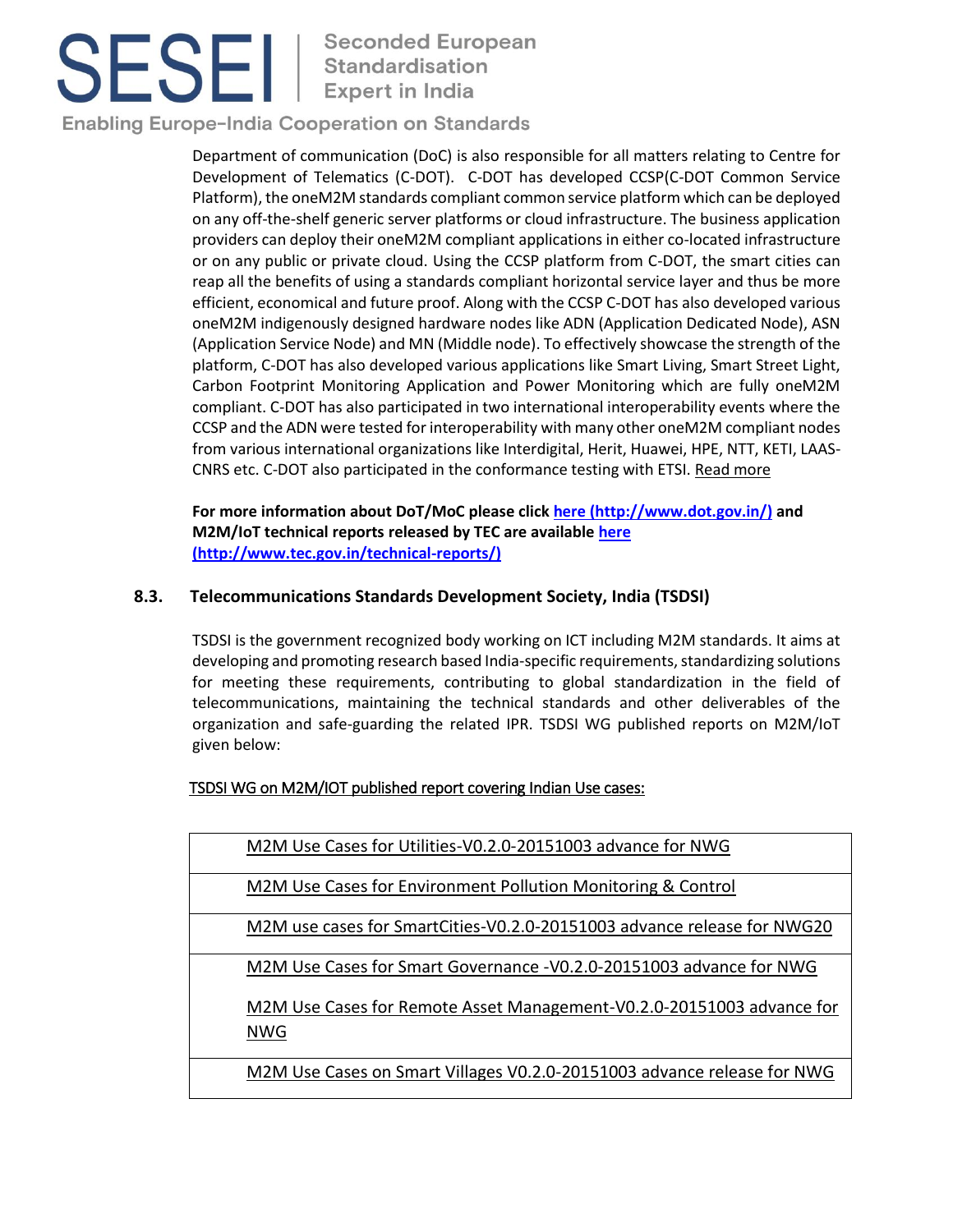**SE Expert in India Seconded European** 

**Enabling Europe-India Cooperation on Standards** 

[M2M Use Cases for Transportation V0.2.0 20151003 advance for NWG](http://tsdsi.org/standards/report/45) [M2M Use Cases on Industrial Automation V0.2.0-20151003](http://tsdsi.org/standards/report/46) [M2M Use Cases on Smart Homes V0.2.0-20151003 advance release for NWG](http://tsdsi.org/standards/report/47) [M2M Use Cases on Health V0.2.0-](http://tsdsi.org/standards/report/48) 20151003 advance for NWG

#### <span id="page-29-0"></span>**8.4. Bureau of Indian Standards (BIS)**

#### <span id="page-29-1"></span>**8.4.1. Civil Engineering Division Council (CEDC) of BIS**

The Civil Engineering Division Council (CEDC), of BIS took up responsible for preparation of Smart City indicators in India. The work scope of CEDC is as follows: 'Standardization in field of Civil Engineering including structural engineering, building materials and components, planning, design, construction and maintenance of civil engineering structures and built environment, construction practices, safety in building; but excluding those subjects which specifically relate to Water Resources Development and Management'. The Division Council is working towards achieving the above goal through 35 Sectional Committees covering wide range of subjects for basic building materials, design and construction to very high technical areas like Offshore Installations, Ports and Harbours, Cyclone Resistant Structures, etc.

The Bureau says elements of aspirations for cities must be factored into consideration while measuring the delivery of services. For instance, a city would like to remain a 'Heritage City', a cultural hub, an industrial city, a business city or a tourism city in the course of its development. There must be scope for these features to remain at the core of its planning and growth.

CED had drafted the indicators for the proposed 'Smart Cities' to be implemented in India. The Document (CED-59) 10,000 WC has placed in the public domain for eliciting opinion, it had been guided by 'ISO 37120:2014-Sustainable Development of Communities: Indicators for city services and quality of life' ' while preparing the Standards.

#### <span id="page-29-2"></span>**8.4.2. Electronics and Information Technology Division Council (LITDC) of BIS**

BIS ICT divisional council has setup a Panel on Smart Infrastructure LITDC/P2. Panel had formed following WGs:

- LITDC/P2 WG1 Smart cities
- LITDC/P2 WG2 Active Assisted Living
- LITDC/P2 WG3 Smart Energy
- LITDC/P2 WG4 Smart Manufacturing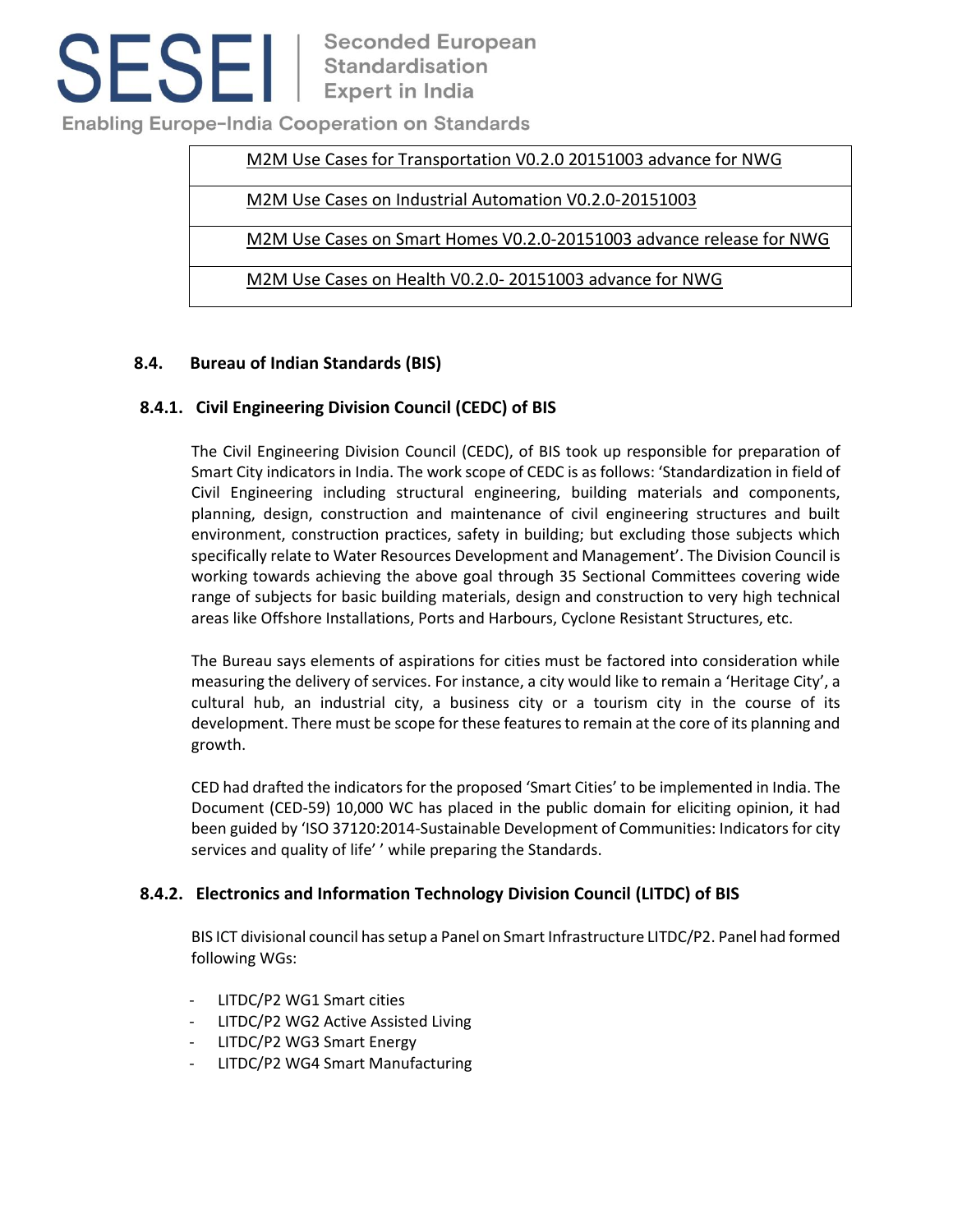## ESEI Seconded European<br>ESEI Standardisation<br>Expert in India **Enabling Europe-India Cooperation on Standards**

This panel is now transformed into a technical committee LITDC 28. The BIS Smart Infrastructure Sectional Committee LITD 28 is responsible for standardization work in the field of Smart Cities (Electro-technical and ICT aspects) and related domains including Smart manufacturing & Active assisted living.

#### **Current Standards development on the following:**

- Reference Architecture for Unified Secure & Resilient ICT Infrastructure for Smart Cities
- Unified Last Mile Communication Architecture & Protocols for Smart Infrastructure
- Common Service Layer for Unified Smart Cities/Infrastructure ICT Architecture
- Unified Data Semantics, Data Models & Ontology in Smart Cities & Smart Infrastructure Paradigm
- Security & Resilience Framework
- Use Cases in Smart Infrastructure Paradigm
- Standards Inventory & Mapping for Smart Infrastructure Paradigm

The LITD 28 has also released [a Pre-Standardization Study Report](http://www.bis.org.in/other/USR_ICT_FSI_V_1_0.pdf) on Technical Requirements Analysis of Unified, Secure & Resilient ICT Framework for Smart Infrastructure. It is aimed at providing some critical Actionable Insights for **Smart City Planner** in context of Unified Secure & Resilient ICT Infrastructure in Smart Cities. As an outcome of the in-depth studies of Indian requirements the report illustrates a new Architecture for Unified & Secure ICT Backbone for Smart Cities leveraging the M2M/IoT technologies in a Standardized & interoperable framework.

#### **8.5. Role of SESEI In the Smart City Standardization**

<span id="page-30-0"></span>In the Phase 3 of SESEI Project, SESEI expert proposed to incorporate Smart City as the priority sector for the Project, understanding the importance of the subject and the engagement and harmonization that can be established between India and Europe.

In a matter of short span SESEI has developed Credible working **relationship** with Telecommunication Engineering Centre (TEC), TSDSI and Centre for Development of Telematics (CDOT), BIS etc. on M2M/IoT subject and its role and importance in Smart City while promoting oneM2M platform & specifications. This is **well recorded** through:

- Various Technical reports of TEC:<http://www.tec.gov.in/technical-reports/>
- **BIS Pre-standardization study report on "Unified, Secure & Resilient ICT Backbone** [for Smart Cities/Smart Infrastructure](http://www.bis.org.in/other/LITD_08112017.pdf)"
- **[Transposition of oneM2M standards](http://tsdsi.org/main/onem2m/) by TSDSI**
- SESEI expert is an **invitee member of BIS Panel on Smart Infrastructure and Technical committee on IoT and SMART CITIES** and using this accessto promote EU work and best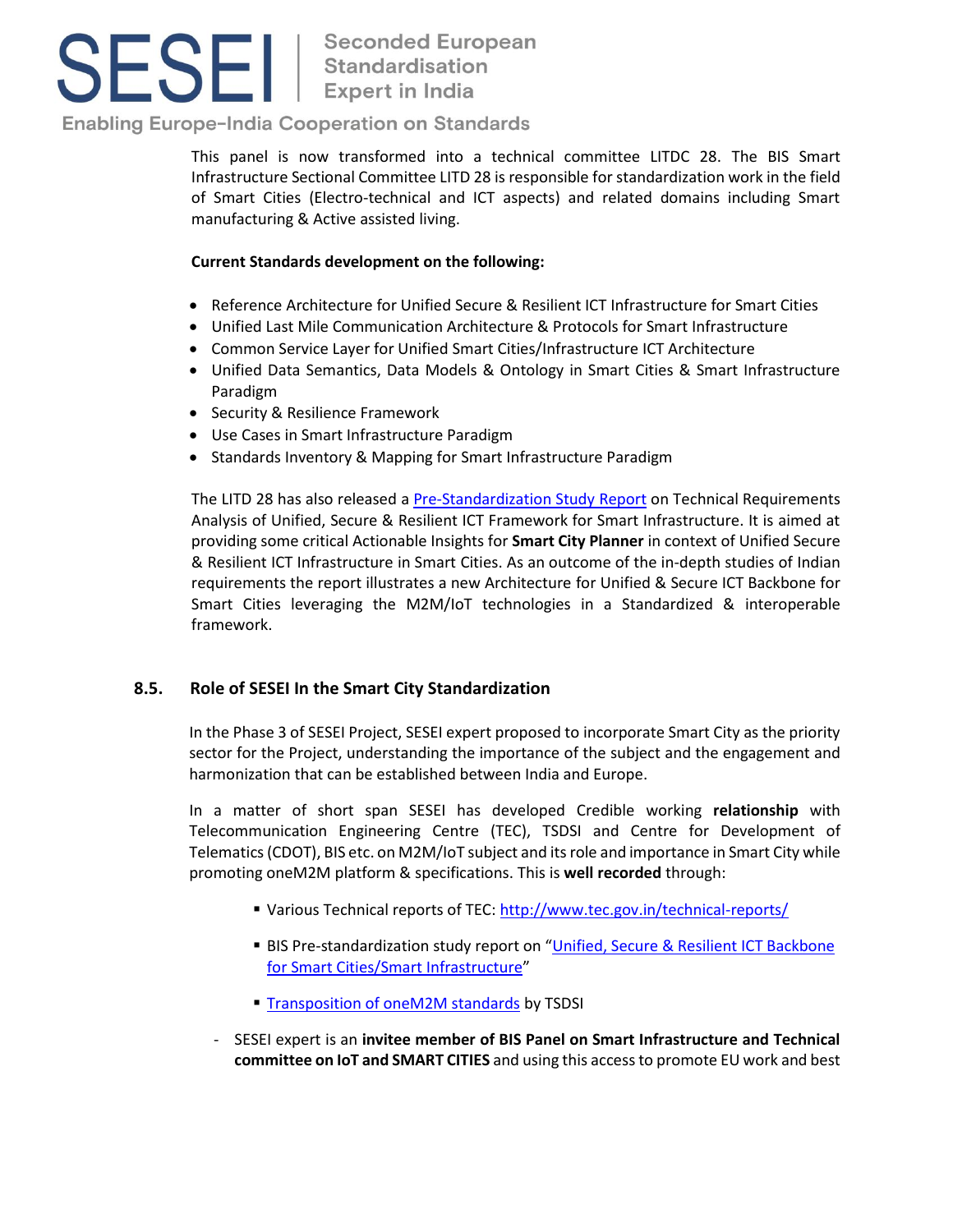## ESEI Seconded European<br>ESEI Standardisation<br>Expert in India **Enabling Europe-India Cooperation on Standards**

practice around smart cities, Smart Homes and oneM2M common service Layer platform suitability in Smart City.

- IET, which is the world's largest engineering institutions with Over 167,000 members in 150 countries. IET India had established an IOT Panel and SESEI expert was identified as the key personnel on standards to Chair their Working Group on Standards. SESEI continues to be the **Chair of this IET IoT Panel WG on Standards, Policy & Legislation.** SESEI expert also used this platform to **publish a** [white paper](http://theietindia.org/application/Standards_Legal_Privacy_Security.php) highlighting work around the world especially by oneM2M around M2M/IoT
- SESEI expert is also invited to become the **Chair of India m2m + iot Forum** which is a M2M/IoT+ Smart City + Smart Village Focused Forum. SESEI usage this opportunity to promote EU work around M2M/IoT and Smart Cities.

#### <span id="page-31-0"></span>**9. Conclusion**

Introducing the concept of smart cities in India is a great idea but due to lack of infrastructure and basic amenities, the cities might have to face a lot of challenges. As part of Smart City Mission, the government should try to attend to the basic issues of the nation such as implementing a proper drainage system, providing good water, sanitation and health care facilities etc.

India's Smart City Programme hopes to revolutionize city life and improve the quality of life for India's urban population. Smart city would require smart economy, bright people, smart organization, smart communication, smart engineering, smart transit, fresh environment and bright living. Nevertheless, with mass migration leading to basic publications, like water shortages and overcrowding, the rate at which these cities will be developed will be the key. Several initiatives are being led by the Government of India to convert 100 cities into smart cities. The government is concentrating on encouraging Public Private Partnership (PPP) for successful implementation of the smart city project in India.

Financial and IT services sectors are on the priority list of the government to garner investments from leading companies such as Cisco, Synoate, Knight Frank, AECOM India etc.

Leading economies around the world have shown interest in India's smart city mission and are looking forward to participate in the development of smart cities. Major funding partners include Spain, the United States of America, Germany, Japan, France, Singapore and Sweden. Recently fresh efforts have been infused as twenty cities across three Indian states of Punjab, Haryana and Rajasthan are likely to have a fast-track development under a ne[w Indo-Canadian initiative to train](http://niryatbandhu.iift.ac.in/news/NEWS/912018_Canada-India%20initiative%20for%20training%20of%20smart%20city%20planners.pdf)  [smart city planners](http://niryatbandhu.iift.ac.in/news/NEWS/912018_Canada-India%20initiative%20for%20training%20of%20smart%20city%20planners.pdf) on capacity-building and governance, reform implementation, water supply, sewerage amongst others. The proposal aims at training at least 150 official urban planners and designers and build localized platforms and tools for efficient and predictable planning and execution of smart cities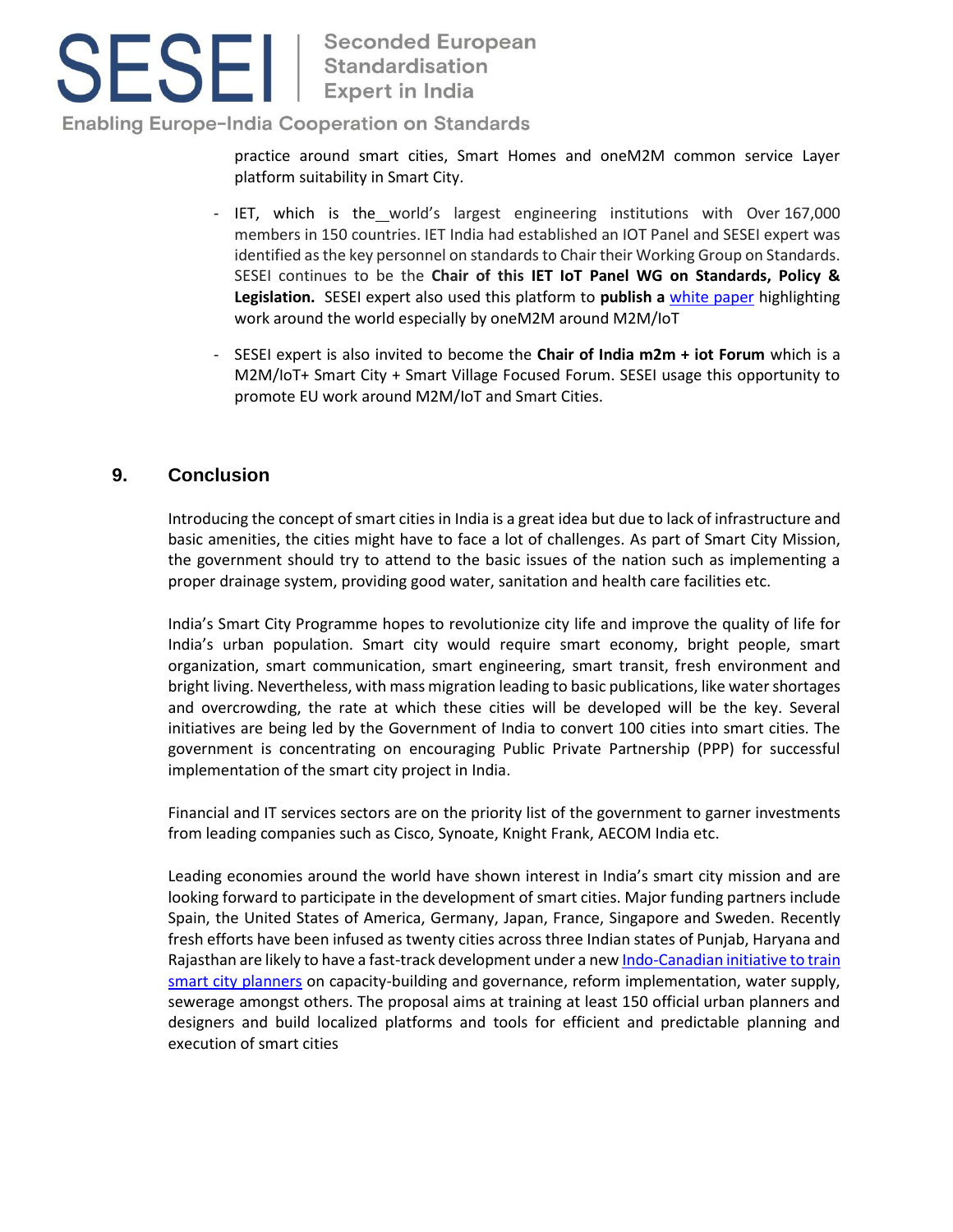## ESE | Seconded European<br>
ESE | Standardisation<br>
Expert in India **Enabling Europe-India Cooperation on Standards**

The real challenge before the Government is to build inclusive smart cities for all its residents, regardless of whether they are rich or poor. These smart cities would concretize the dream of every Indian to live in an urban city. Not only there will be cleaner streets but also advanced public transport and other well managed infrastructural facilities. The big challenge will be to create selfsustaining cities, which create jobs, use resources wisely and also train people.

#### <span id="page-32-0"></span>**10. Glossary**

| S. No.         | Acronym       | <b>Expansion</b>                                       |  |
|----------------|---------------|--------------------------------------------------------|--|
| 1              | 5G            | <b>Fifth Generation</b>                                |  |
| $\overline{2}$ | AC            | Apex Committee                                         |  |
| 3              | AI            | Artificial Intelligence                                |  |
| 4              | <b>AMRUT</b>  | Atal Mission for Rejuvenation and Urban Transformation |  |
| 5              | AND           | <b>Application Dedicated Node</b>                      |  |
| 6              | API           | Application programming interface                      |  |
| $\overline{7}$ | <b>ASN</b>    | <b>Application Service Node</b>                        |  |
| 8              | <b>BIS</b>    | <b>Bureau of Indian Standards</b>                      |  |
| 9              | <b>Bn</b>     | <b>Billion</b>                                         |  |
| 10             | <b>CCS</b>    | <b>Centrally Sponsored Scheme</b>                      |  |
| 11             | <b>CCSP</b>   | <b>C-DOT Common Service Platform</b>                   |  |
| 12             | C-DAC         | Centre for Development of Advances Computing           |  |
| 13             | C-DoT         | Centre for Development of Telematics                   |  |
| 14             | <b>CEDC</b>   | Civil Engineering Division Council                     |  |
| 15             | <b>CSC</b>    | <b>Centre for Smart Cities</b>                         |  |
| 16             | <b>DECT</b>   | Digital Enhanced Cordless Telecommunications           |  |
| 17             | <b>DPR</b>    | <b>Detailed Project Report</b>                         |  |
| 18             | <b>DSL</b>    | Distributed Systems Laboratory                         |  |
| 19             | EIU           | Economist Intelligence Unit                            |  |
| 20             | <b>ETSI</b>   | European Telecommunications Standards Institute        |  |
| 21             | eUICC         | <b>Embedded Universal Integrated Circuit Card</b>      |  |
| 22             | GDP           | <b>Gross Domestic Product</b>                          |  |
| 23             | <b>HPEC</b>   | High Power Expert Committee                            |  |
| 24             | <b>HPSC</b>   | <b>High Powered Steering Committee</b>                 |  |
| 25             | <b>HRIDAY</b> | Heritage City Development and Augmentation Yojana      |  |
| 26             | ICT           | Information and Communication Technology               |  |
| 27             | IoT           | Internet of things                                     |  |
| 28             | IPv6          | Internet Protocol version 6                            |  |
| 29             | IT            | <b>Information Technology</b>                          |  |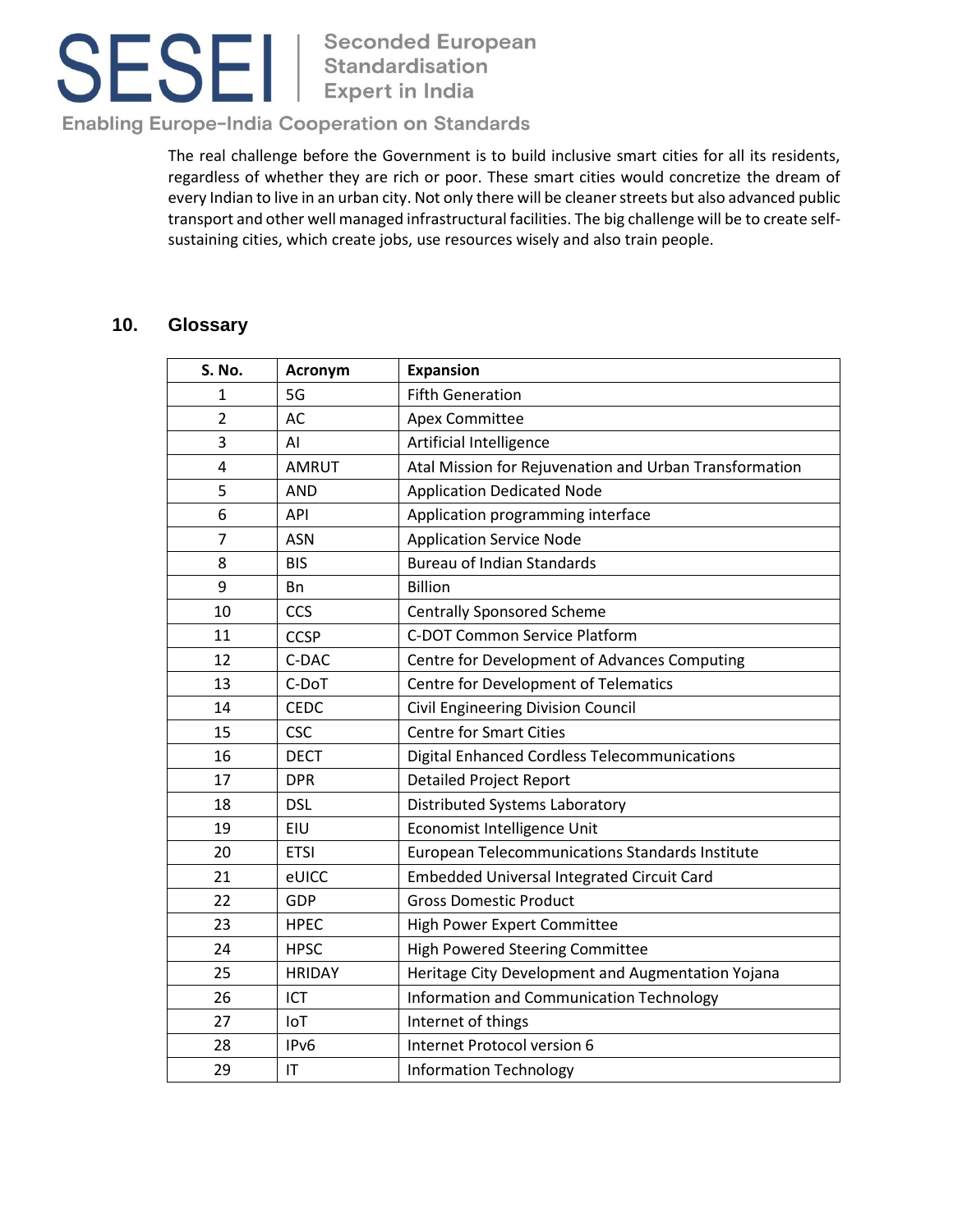| 30 | <b>ITS</b>   | Intelligent Transport System                            |
|----|--------------|---------------------------------------------------------|
| 31 | <b>LITDC</b> | Electronics and Information Technology Division Council |
| 32 | M2M          | <b>Machine to Machine</b>                               |
| 33 | <b>MEITY</b> | Ministry of Electronics and Information Technology      |
| 34 | <b>MoHUA</b> | Ministry of Housing and Urban Affairs                   |
| 35 | MoT          | Ministry of Telecommunication                           |
| 36 | MoUD         | Ministry of Urban Development                           |
| 37 | <b>NFV</b>   | Network function virtualization                         |
| 38 | <b>NGO</b>   | Non-Governmental Organization                           |
| 39 | <b>NIUA</b>  | National Institute of Urban Affairs                     |
| 40 | <b>PCIC</b>  | Per-Capita Investment Cost                              |
| 41 | PLT          | Power line telecommunications                           |
| 42 | <b>PMC</b>   | <b>Project Management Consultant</b>                    |
| 43 | PPP          | Public Private Partnership                              |
| 44 | R&D          | <b>Research and Development</b>                         |
| 45 | <b>RFP</b>   | <b>Request for Proposal</b>                             |
| 46 | SAAP         | <b>State Annual Action Plan</b>                         |
| 47 | <b>SBM</b>   | <b>Swachh Bharat Mission</b>                            |
| 48 | <b>SCM</b>   | <b>Smart City Mission</b>                               |
| 49 | <b>SCPs</b>  | <b>Smart City Proposals</b>                             |
| 50 | SDN          | Software-defined networking                             |
| 51 | SDO          | <b>Standards Development Organization</b>               |
| 52 | SPV          | <b>Special Purpose Vehicle</b>                          |
| 53 | <b>TEC</b>   | <b>Telecom Engineering Centre</b>                       |
| 54 | <b>TSDSI</b> | Telecommunications Standards Development Society, India |
| 55 | <b>UDA</b>   | <b>Urban Development Authority</b>                      |
| 56 | <b>ULBs</b>  | <b>Urban Local Bodies</b>                               |
| 57 | UT           | <b>Urban Transformation</b>                             |
| 58 | <b>UWB</b>   | <b>Ultra Wideband</b>                                   |
| 59 | WG           | <b>Working Group</b>                                    |
| 60 | <b>WHO</b>   | World Health Organization                               |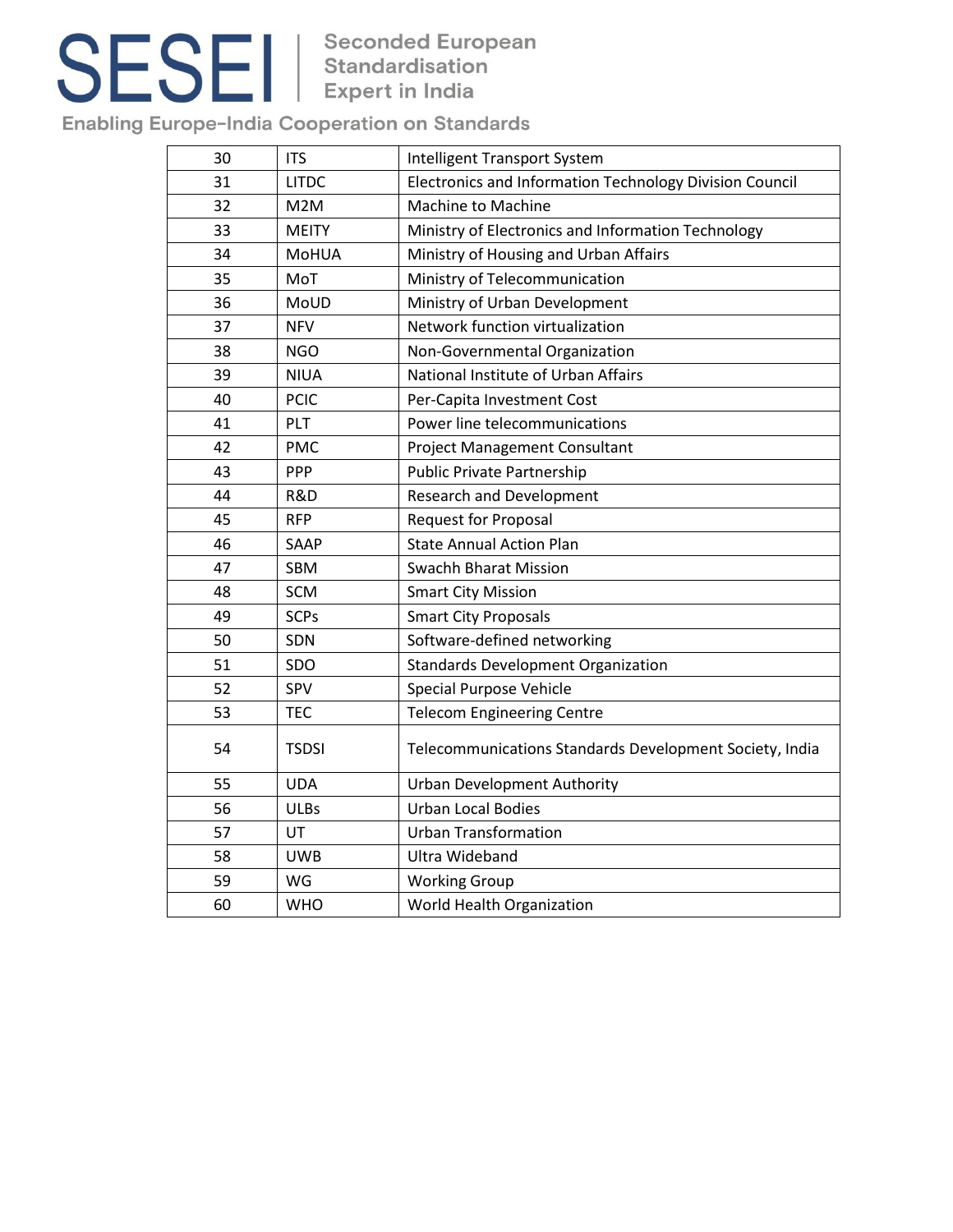# SESEI Seconded European

- <span id="page-34-0"></span>**11. Sources**
	- **[Smart city Mission:](http://smartcities.gov.in/content/) http=>//smartcities.gov.in/content/**
	- **[India Smart City Mission=](https://smartnet.niua.org/sites/default/files/resources/SCP_Report_Agartala.pdf)> [https://smartnet.niua.org/sites/default/files/resources/SCP\\_Report\\_Agartala.pdf](https://smartnet.niua.org/sites/default/files/resources/SCP_Report_Agartala.pdf)**
	- **[National portal of India=](https://www.india.gov.in/spotlight/smart-cities-mission-step-towards-smart-india)> https://www.india.gov.in/spotlight/smart-cities-mission-steptowards-smart-india**
	- **[Ministry of Housing and Urban Affairs=](http://mohua.gov.in/cms/smart-cities.php)><http://mohua.gov.in/cms/smart-cities.php>**
	- **[https://realty.economictimes.indiatimes.com/realty-check/the-top-10-implementation](https://realty.economictimes.indiatimes.com/realty-check/the-top-10-implementation-challenges-for-smart-cities-in-india/776)[challenges-for-smart-cities-in-india/776](https://realty.economictimes.indiatimes.com/realty-check/the-top-10-implementation-challenges-for-smart-cities-in-india/776)**
	- "**[Pre-Standardization study report](http://www.bis.org.in/other/USR_ICT_FSI_V_1_0.pdf)" BIS=> [http://www.bis.org.in/other/USR\\_ICT\\_FSI\\_V\\_1\\_0.pdf](http://www.bis.org.in/other/USR_ICT_FSI_V_1_0.pdf)**
	- **[https://www.mygov.in/sites/default/files/mygov\\_144619782617389501.pdf](https://www.mygov.in/sites/default/files/mygov_144619782617389501.pdf)**
	- **["9 more cities added to Smart City Mission, total now 99"=](https://timesofindia.indiatimes.com/india/9-more-cities-added-to-smart-city-mission-total-now-99/articleshow/62570828.cms)> [https://timesofindia.indiatimes.com/india/9-more-cities-added-to-smart-city-mission](https://timesofindia.indiatimes.com/india/9-more-cities-added-to-smart-city-mission-total-now-99/articleshow/62570828.cms)[total-now-99/articleshow/62570828.cms](https://timesofindia.indiatimes.com/india/9-more-cities-added-to-smart-city-mission-total-now-99/articleshow/62570828.cms)**
	- **"Government [announces liveability index to rate 116 India cities"](https://currentaffairs.gktoday.in/government-launches-liveability-index-rate-116-indian-cities-01201851872.html)=> [https://currentaffairs.gktoday.in/government-launches-liveability-index-rate-116-indian](https://currentaffairs.gktoday.in/government-launches-liveability-index-rate-116-indian-cities-01201851872.html)[cities-01201851872.html](https://currentaffairs.gktoday.in/government-launches-liveability-index-rate-116-indian-cities-01201851872.html)**
	- **"Govt plans [liveability index of 116 cities](http://indianexpress.com/article/india/govt-plans-liveability-index-of-116-cities-5031751/)***"=>* **[http://indianexpress.com/article/india/govt](http://indianexpress.com/article/india/govt-plans-liveability-index-of-116-cities-5031751/)[plans-liveability-index-of-116-cities-5031751/](http://indianexpress.com/article/india/govt-plans-liveability-index-of-116-cities-5031751/)**
	- **[http://hlrn.org.in/documents/Smart\\_Cities\\_Report\\_2017.pdf](http://hlrn.org.in/documents/Smart_Cities_Report_2017.pdf)**
	- **[Smartnet Smart city=> https://smartnet.niua.org/smart-cities-network](https://smartnet.niua.org/smart-cities-network)**
	- **EBG position paper 2018**
	- **"[Smart city quarterly snapshot](http://www.amchamindia.com/wp-content/uploads/2017/12/AMCHAM-PwC-Smart-Cities-Report.pdf)"PwC=> http://www.amchamindia.com/wpcontent/uploads/2017/12/AMCHAM-PwC-Smart-Cities-Report.pdf**
	- **"[Study report on ICT](http://www.sesei.eu/wp-content/uploads/2018/05/Study-Report-on-ICT.pdf)" SESEI=> [http://www.sesei.eu/wp-content/uploads/2018/05/Study-](http://www.sesei.eu/wp-content/uploads/2018/05/Study-Report-on-ICT.pdf)[Report-on-ICT.pdf](http://www.sesei.eu/wp-content/uploads/2018/05/Study-Report-on-ICT.pdf)**
	- **[Atal Mission for Rejuvenation and Urban Transportation \(AMRUT\)=](http://www.swaniti.com/wp-content/uploads/2015/10/AMRUT.pdf)> <http://www.swaniti.com/wp-content/uploads/2015/10/AMRUT.pdf>**
	- **"[Germany to develop Kochi, Coimbatore, Bhubaneswar as smart cities](http://www.governancetoday.co.in/germany-develop-kochi-coimbatore-bhubaneswar-smart-cities/)"=> [http://www.governancetoday.co.in/germany-develop-kochi-coimbatore-bhubaneswar](http://www.governancetoday.co.in/germany-develop-kochi-coimbatore-bhubaneswar-smart-cities/)[smart-cities/](http://www.governancetoday.co.in/germany-develop-kochi-coimbatore-bhubaneswar-smart-cities/)**
	- **"[Spain proposes to develop Delhi as smart city](https://timesofindia.indiatimes.com/india/Spain-proposes-to-develop-Delhi-as-smart-city/articleshow/47071701.cms)"=> [https://timesofindia.indiatimes.com/india/Spain-proposes-to-develop-Delhi-as-smart](https://timesofindia.indiatimes.com/india/Spain-proposes-to-develop-Delhi-as-smart-city/articleshow/47071701.cms)[city/articleshow/47071701.cms](https://timesofindia.indiatimes.com/india/Spain-proposes-to-develop-Delhi-as-smart-city/articleshow/47071701.cms)**